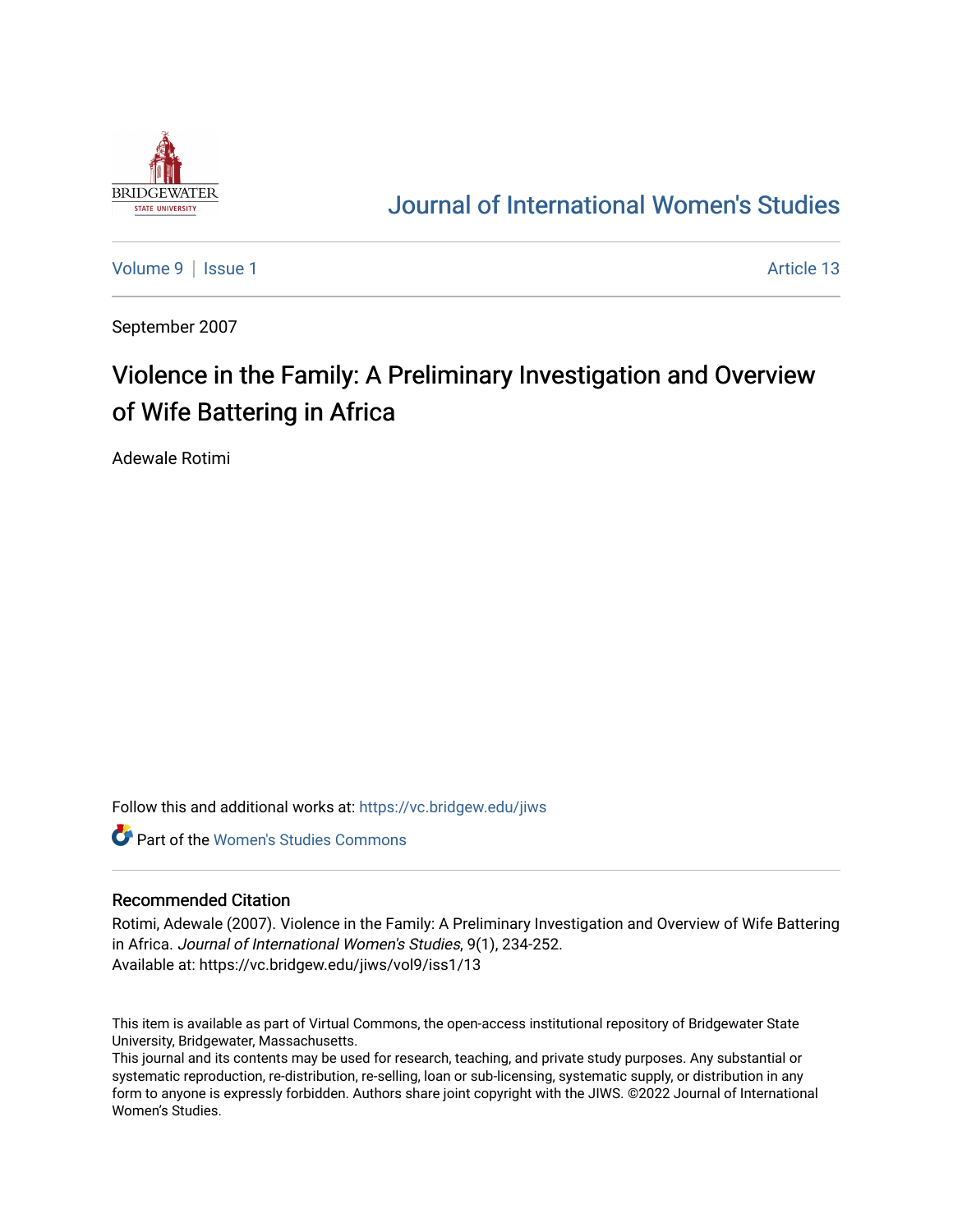This journal and its contents may be used for research, teaching and private study purposes. Any substantial or This journal and his competition, we distribute the selling of Wife Battering, and product in any substantial or to anyone is expressly forbidden. ©2007 Journal of International Women's Studies.

## **Violence in the Family: A Preliminary Investigation and Overview of Wife Battering in Africa**

## By Adewale Rotimi<sup>1</sup>

#### **Abstract**

 This paper examines wife battering in Africa although it is a world wide phenomenon. Due to the hidden nature of the problem accurate statistics on it are hard to come by. In many parts of Africa, wife battering is accepted as a part of the culture. This is reinforced by the sex role socialization of women, which encourages and emphasizes submissiveness. The victims of wife battering don't always leave the abusive environment because of lack of family and community support. Divorce is not always a viable alternative due to the stigma attached to it. Wife battering must be discouraged through legislation, general education and economic empowerment of women.

*Keywords:* wife battering, family violence, Africa

#### **Introduction**

 Family violence is as old as the history of mankind and it often occurs in the privacy of the home. Because a man's home is often referred to and regarded as his "castle", whatever a man does within the privacy of the home has often escaped the scrutiny of the public. As family violence occurs in all forms so does it also occur among all social classes. It is thus a worldwide phenomenon and a social problem. The kind of family violence which is addressed in this paper is that which is directed towards a woman, by an intimate partner. It must be noted that despite the high costs of family violence, every society in the world has social institutions that legitimate, obscure or deny the problem (*Population Reports vol XXVII Nov 4 1999).* It is apposite to define family violence, especially, as it is directed towards women. As observed by *Population Reports* above, Article 2 of the United Nations Declaration clarifies that the definition of violence against women should include but not be limited to acts of physical, sexual and psychological abuse in the community. These should also include spouse battering, sexual abuse of female children, dowry-related violence, rape, including martial rape and also other traditional practices which are equally harmful to women, such as female genital mutilation, sexual harassment and intimidation at work and school, women trafficking, rape at war, widowhood rites which are often degrading, and other forms of violence.

Violence against women, especially those acts perpetrated by intimate partners remains the most pervasive and yet the least recognized human abuse in the world (*Population Reports vol XXVII No 4 1999).* Around the world, at least, one woman in three has been beaten, coerced into sex or otherwise abused in her life time so says *Population Reports.* Knapp (2001) disclosed that when some women informants were asked whether they had ever been hit, slapped. Kicked or otherwise physically hurt by intimate partners, 38.5% admitted that they had been and nearly one third of the women admitted to have experienced at least, one physically violent episode by a current partner in the three months preceding the research. The study by Knapp also revealed that partner violence disclosure remained a difficult decision for many women for fear of partners' reaction in form of more physical abuse or abandonment.

 $\overline{a}$ 

<sup>&</sup>lt;sup>1</sup> Obafemi Awolowo University Ile-Ife, Nigeria

Journal of International Women's Studies Vol. 9 #1 November 2007 234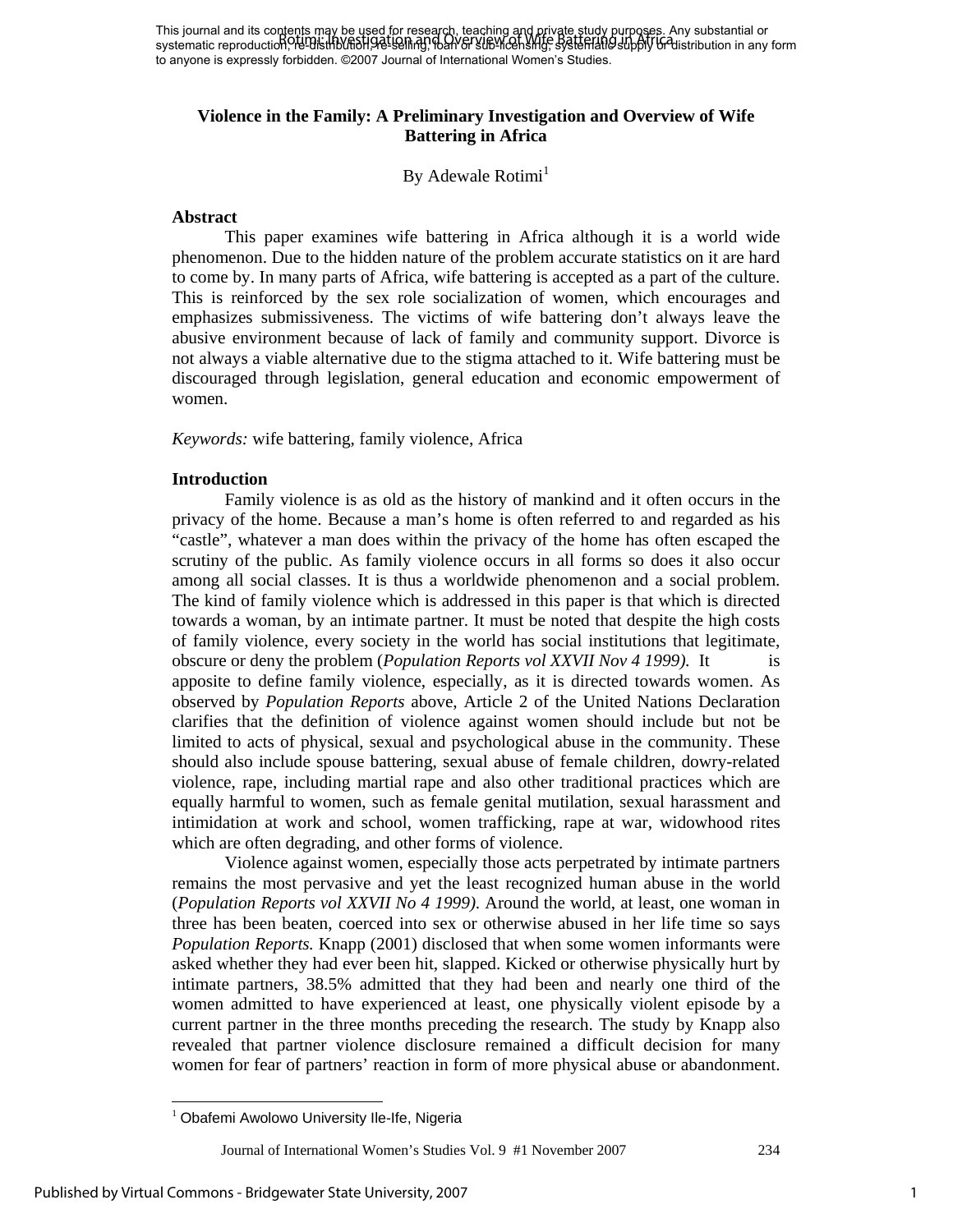Another study by Ellsberg et al. (2001) based on a survey of 36 countries of the world indicated that between 10-60% of women who have ever been married have experienced al least one incident of physical violence from a current or former intimate partner.

The main focus of this paper is husband-to-wife violence, also known as wife battery or wife abuse, which occurs throughout Africa. For the purposes of this paper, wife battery is defined as violence which is perpetrated by a man upon a woman who is exercising the role of a wife in a domestic sphere (*Working toward Gender Equality, London, Commonwealth Secretariat, 1993-95).* This definition is further stretched to include any gender-based violence harm or suffering to women. Abuse may also include unusual threatening or coercion and it may include arbitrary deprivation of liberty. Abuse may occur in visible or subtle ways but the consequences are always devastating.

Abuse of women by their male partners may manifest in physical, psychological or emotional forms. Physical types may manifest in forms of raping, pushing, punching, choking, spitting on, kicking, stabling, slapping, slamming the victims against the door, throwing her on the floor, shoving her down the stairs of a building, throwing acid or hot water on the woman, whipping or even hacking the victim to death (Martin, 1978, Okemgbo, 1999). Physical abuse is the most visible of all kinds of wife battery.

Psychological abuse which, in many cases is less visible than physical abuse may occur in forms of harassment, excessive possessiveness, deprivation of economic resources (especially in cases where the woman is a full-time housewife) denial of access to family income (Okemgbo, 1999). The victim may also be subjected to constant belittling, intimidation, humiliation and so on (*Population Reports vol. XXVII No 1999*). In psychological abuse, the victims may continue to suffer the corrosive effects of abuse without being noticed by others. Another subtle form of abuse is controlling behaviour, this may manifest in forms of isolation from friends and relatives, monitoring the victim's movements and so on. The woman may also be subjected to blackmail and peddling or rumours by her male partner.

Men have often also been observed to give many reasons why they abuse their partners. They may include the followings; women not "obeying" their husbands, talking back to them not having food ready on time, failure to adequately core for the children, the home, or their husbands, questioning husbands about money on girl friends or expressing suspicions of infidelity (*Population Reports: vol XXVII No 4 1999; 6*). It may also include, failure or a woman to give her husband the coveted male children or the required number of children desired by the husband (Amos, 2001;29). Unfortunately, despite the devastating effects of wife battering, it has not seriously attracted the attention of many social scientists in Africa as a major social problem. This paper is a modest attempt at correcting this intellectual and social anomaly.

#### **Studies of Wife Battery in Africa**

 In Africa, general epidemiological studies on wife battery are very scarce. This is mainly because, until recently, the phenomenon did not attain the status of a social problem in a continent where poverty, political instability, religious fanaticism, corruption, high crime rate and other significant social ills compete for attention and solution.

 At present, many Africans seem to accept wife beating as part and parcel of the African culture. For example, in the mid 1980s, an attempt was made to introduce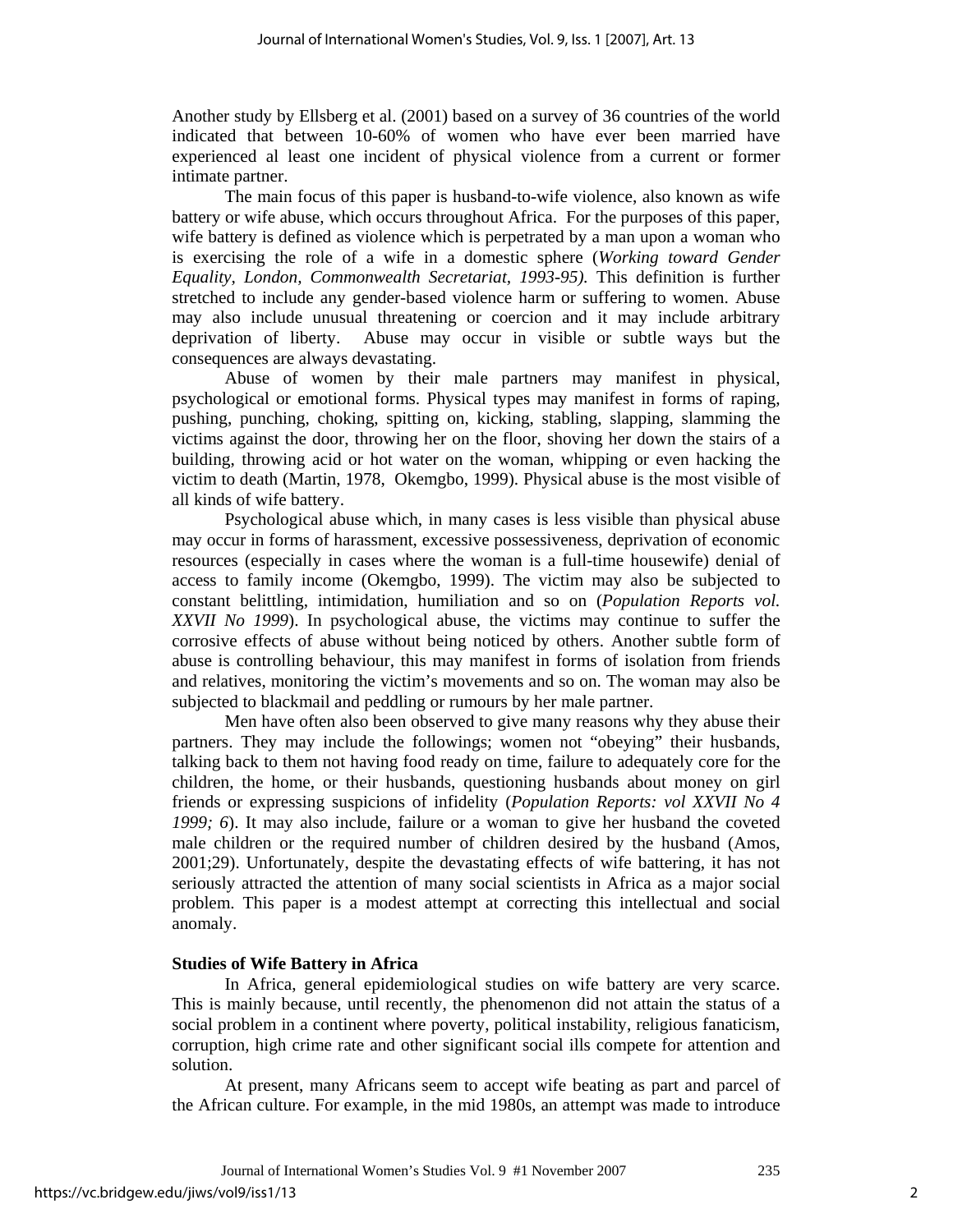a bill against wife beating in the Kenyan Parliament (Worrau, 1984 ). It led to a very fierce debate in which, according to Worrau, the protagonists of wife beating won the debate. They argued that the phenomenon was part and parcel of the African Culture. Also, see Ilevbabor (2004). Indeed Ilevbabor asserts that some African men believe that women enjoy being beaten.

 In Nigeria, an examination of some ethnographic materials confirm wife beating as a regular practice, Fadipe (1971) observes that among the Yorubas, wife beating was tolerated but controlled under the extended family system where couples lived in compounds which consisted of many family units. Some Yoruba proverbs confirm this;

> "Opa ti a fi na iyaale ni a o fina iyawo" (The whip which was used to beat the most senior wife is still being kept for her juniors) "Pa mi nku nse ori kunkun si oko" (It is only a woman who risks being beaten to death that disobeys her husband).

 Apart from the examination of ethnographic materials (Proverbs, oral history, songs etc.) and occasionally encounters with the subject in newspapers, popular magazines and scholarly research, information on wife beating in Africa is rather scanty, disjointed and not comprehensive. And as mentioned earlier, wife beating is yet to be considered a serious social problem that deserves scholarly attention. It is a part and parcel of the degradation to which African women are routinely subjected.

 Bowker (1985) has observed that many Third World countries, including those in Africa have very limited resources to allocate to the task of doing research on wife beating which is generally regarded as a part of the culture. Also, many African countries have not developed social indicators in which some particular social trends might be established. Indeed, victimization studies from which wife beating may be identified are not usually available. Consequently, wife beating is still a subject which is discussed in anecdotes, gossips, whispers and recently, on the pages of newspaper. Increasingly and gradually, however one comes across few scholarly works on the subject.

 One of the early works on wife battery in Africa was done by Tanner (See Bowker, 1985), it focused on homicide in Uganda and concluded that during 1983, eleven percent of all homicides that occurred in Uganda did so in the context of wife beating as compared to fourteen percent in 1962 and twelve percent in 1961 respectively. Bowker also referred to an earlier study by Mushanga which concluded that wife beating increased with modernization.

 More recently, in Uganda, a study carried out between 1995 and 1996 in Lira and Massaka Districts (*See Population Reports vol XVII No 4 1999:4*) among a sample of 1660 subjects ages between 20 and 44 revealed that 41% of the subjects indicated that they had been assaulted by an intimate partner in a current relationship.

 Okemgbo (1999) referring to an earlier study by Reikes and others asserts that 30% of Kenyan Women reported intimate partner violence and 50% of the men interviewed reported that their mothers had also been beaten by their male partners. In another study which covered the Kissi District in Kenya over the period between 1984 and 1987, it was reported that 42% of the women surveyed indicated that they had been assaulted by their intimate partners in a current relationship *(Population Reports, Vol. XXVII No 4 1999:4)*. In the same report it was indicated that, in Ethiopia, 10% of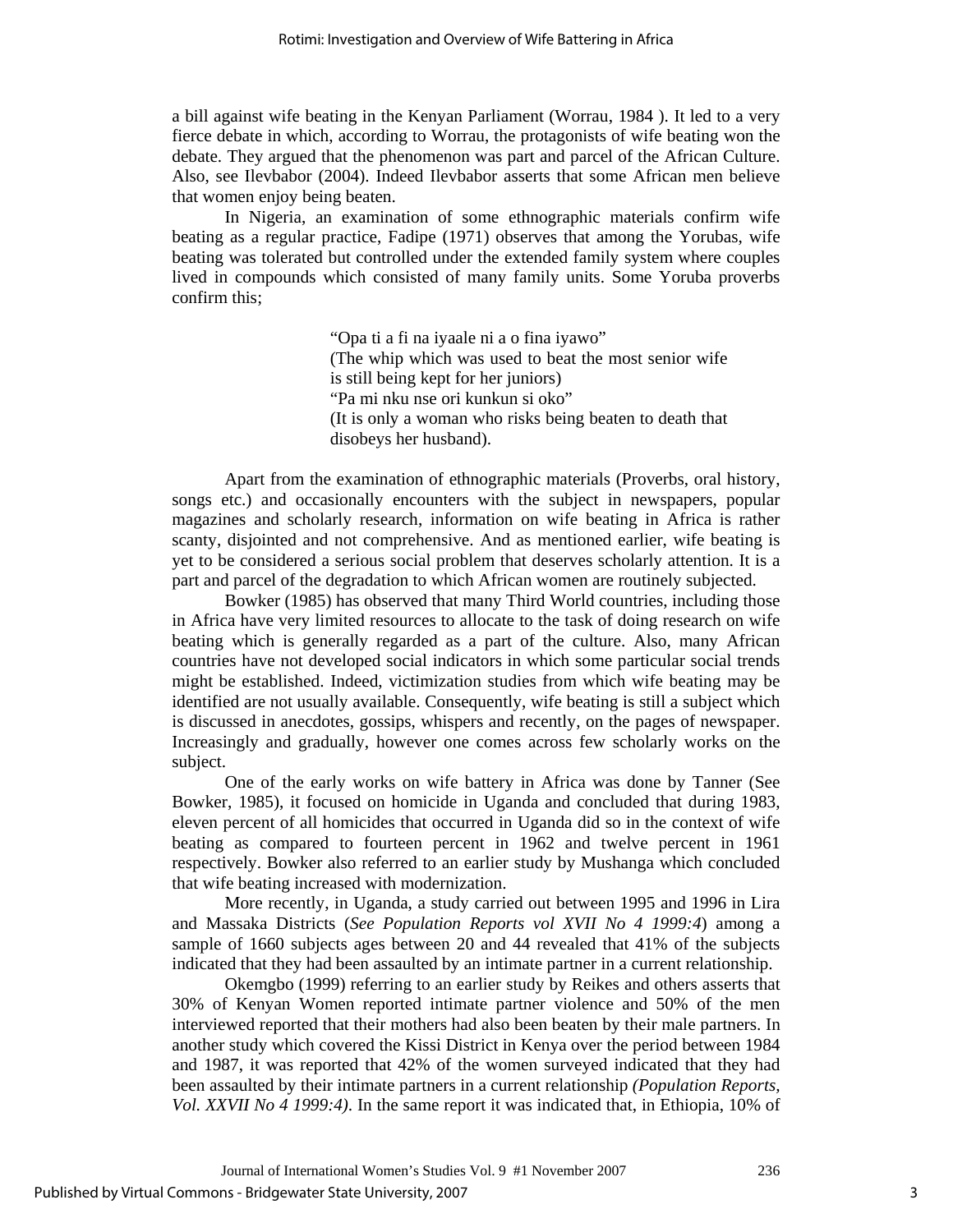the sample interviewed had experienced physical assaults in any relationship involving intimate male partners.

 Also, Janssen Jurriet (1982) reported an earlier study which was carried out by Nortet Mylues among the Masdi, Xhosa and the Bantus of East Africa. The study examined martial relationships among these groups in East Africa. The study was also extended to the Bantus, the Zulus, the Xhosa and the Sotho of South Africa. The conclusion was that wife beating was a part and parcel of the tribal norms.

In South Africa, violence against women dates back to the pre-colonial and later apartheid periods when women, (those of colour) were employed mainly as domestic servants (Sexwale: 1993). Women were not only exploited as domestic servants, they were also sexually violated. Because colonialism encouraged and deepened gender discrimination, women were physically assaulted both as wives or domestic servants. The division of labour was under the strict control of men as husbands or fathers.

 In a study reported in *Population Reports* (vol XXVII, No 4, 1999:4) and which had been carried out earlier in 1998, a survey covering Eastern Cape, Mpuma Tanga and the Northern Province, it was revealed that eleven percent, twelve percent and five percent of the samples from the three districts respectively, of the adult women surveyed had indicated that they had been assaulted in the previous twelve months by their partners. In another national survey comprising of a sample of 5077 women (whose age ranged from 15-49 years); it was revealed that sixty percent of those who had been in any relationship had experienced some kind of physical assault from intimate male partners.

Keener et al (1994) has examined domestic violence in the Middle East. A sample of 408 women was taken from Egypt and Lebanon. The researchers concluded that domestic violence occurred in conjunction with family or role stressors and was frequently associated with poor communication. They concluded that culture and gender stereotypes may also have allowed the expression of violence within martial relationships.

Godwin (1995) has also observed that the Egyptians Law of Obedience and the Law of Return were passed which first requires a woman to totally submit to her husband's authority and the second enables the police to forcibly return the abused woman if she runs away from home, even if she had fled her husband's physical abuse.

Studies also reported by *Population Reports* (vol XXVII No 4 1999:6) indicate that sixteen percent of a sample of Egyptian women reported that they had been abused by intimate partners in the previous 12 months preceeding the date of the interview. In the same issue of Population Reports, it was reported that a previous survey carried out in Egypt in 1996, indicated that 40% of urban females and 61% of urban males approved of wife beating if the wife neglects the children and/or the home. In the same study, it was discovered that 57% of urban females and 81% of rural females respectively approved of wife beating if the wife refuses her husband sex. Also, in the same study, it was reported that 51% of urban females and 78% of rural females respectively approved of wife beating if the woman answers back or disobeys her husband. Another study also reported in the Population Reports revealed the incidence to their families.

In Tanzania, Lagina (1994) concluded in her study of violence against women in that country that victims do not express their experiences publicly due mainly to some cultural beliefs and values. She also observed that legal and sociocultural systems work against women's rights and women as human beings. Okemgbo (1999)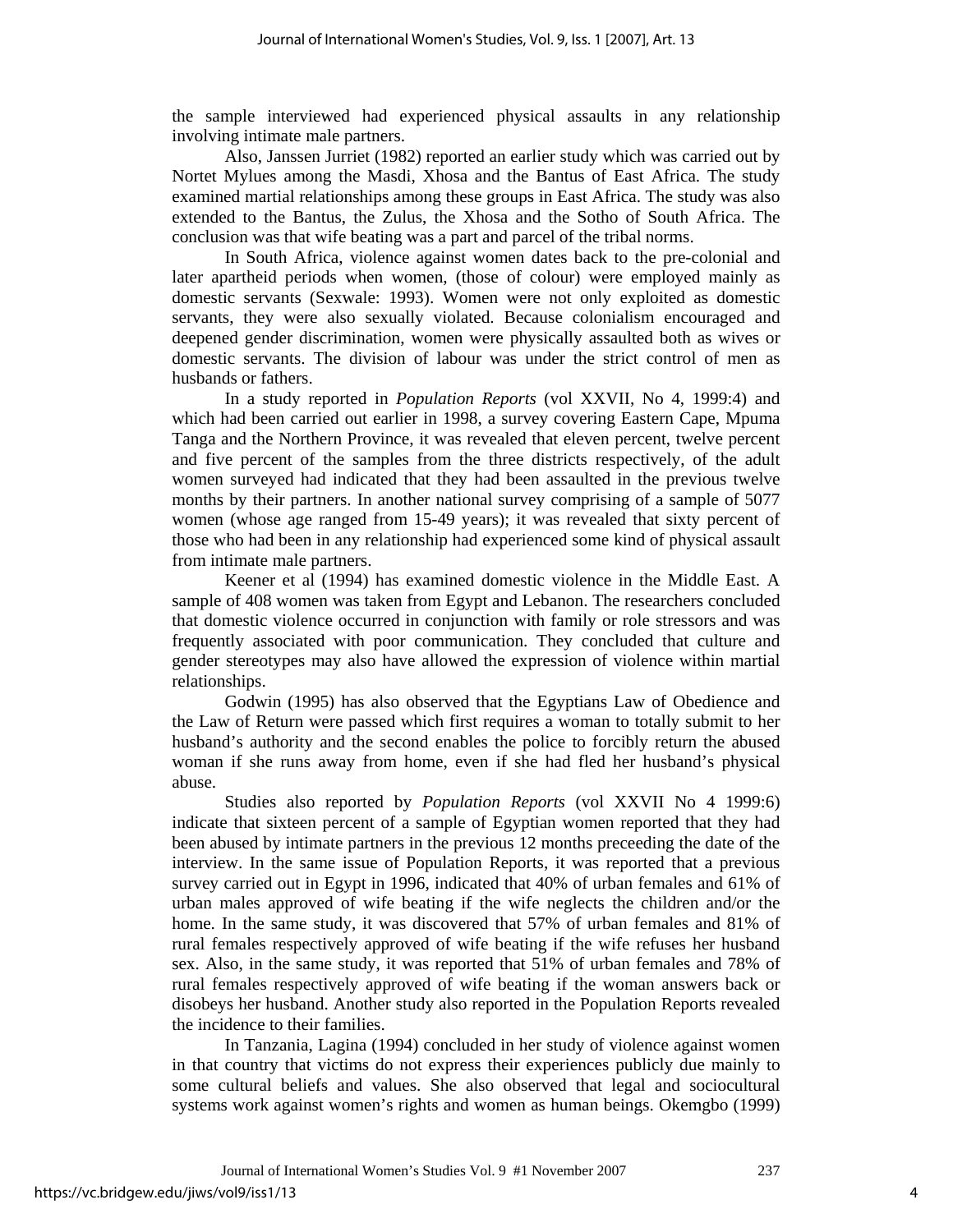reports that 21% of a sample of 876 Rwandan women who were interviewed reported that their partners had ever beaten them. Ramoneka (1994) examined the roots of violence against women in Lesotho. She also concluded that cultural values and beliefs combine to conceal the incidence of wife battery in the country. In South Africa, 38% of non-fatal injuries identified from hospital records occurred to women as a result of impersonal violence by a spouse or lover. The report was based on an earlier study by Butchard and Brown but reported by Okemgbo (opcit).

Further in South Africa, a group of female nurses was interviewed on issues concerning wife battery (*Population Reports Vol XXVII No 4 1999:27)*; the female nurses generally recognized domestic violence as a serious problem. They believed however that women themselves also held certain attitudes and acted in ways that could provoke violence which might include rape. On the other hand, another group which comprised of male nurses identified a long list of reasons that would justify a man beating his wife. Their list included, the woman disobeying her husband, disrespectful attitude to husbands, neglect of household and children or childcare duties. Incidentally the male nurses believed that a man could not rape his wife! To them, wife beating was both a means of discipline and a way of expressing "love" or forgiveness!

In recent years, a few studies of wife battery have emerged from West Africa. For example, Pearce (1987) examined the perception of some people as it related to corporal punishment for wives. The study was carried out at Ile-Ife, a University town situated in Southwestern part of Nigeria. Her study revealed that 40% of her respondents believed that a husbands has the right to slap his wife "if she misbehaved", interestingly however, 71% of the respondents recognized that, ideally, the relationship between husbands and wives need not be sustained by physical violence.

Omorodion (1992) also carried out another study in Benin City, Edo State of Nigeria. her study sample contained subjects from Benin, Essan, Urhobo, Ibo and Etsako tribes. She observed that the types of injuries sustained by victims of wife abuse included facial bruises (49.18%), cuts in the mouth (34.5%) and loss of teeth (2%). She observed that during battering, doors were always locked ostensibly to prevent outside interference. Omorodion (1992) concluded that both male and female emphasized male aggressiveness and female submission. While Omordion's study provided useful insights into wife abuse, in Nigeria, her conclusions might be called into question because most of her subjects and information came through social welfares files. Studies in other parts of the world show that such studies exclude elite families where abuse occurs especially among couples who never have contacts with either police of social welfare departments. Another study was carried out by Pearce (1992) to examine the problem of wife abuse around the university town of Ile-Ife in the Southwest part of Nigeria. She concluded that 25% of her respondents supported the use of violence to "correct" recalcitrant wives. She also discovered that it was common to exert pressure on the victims to keep their experience as "private" family affairs.

Funmilayo (1992) also studied the perception of a sample of men and women on wife battery. Fifty-two percent (52%) of her respondents believed that husbands have the right to beat their wives. Unfortunately the conclusion did not distinguish respondents along gender lines.

A few people have often expressed varied opinions on the subject of wife battery in the pages of newspapers and magazines. They include, for example an article in the *Nigerian Daily Times* of May 18, 1998 which had a screaming headline,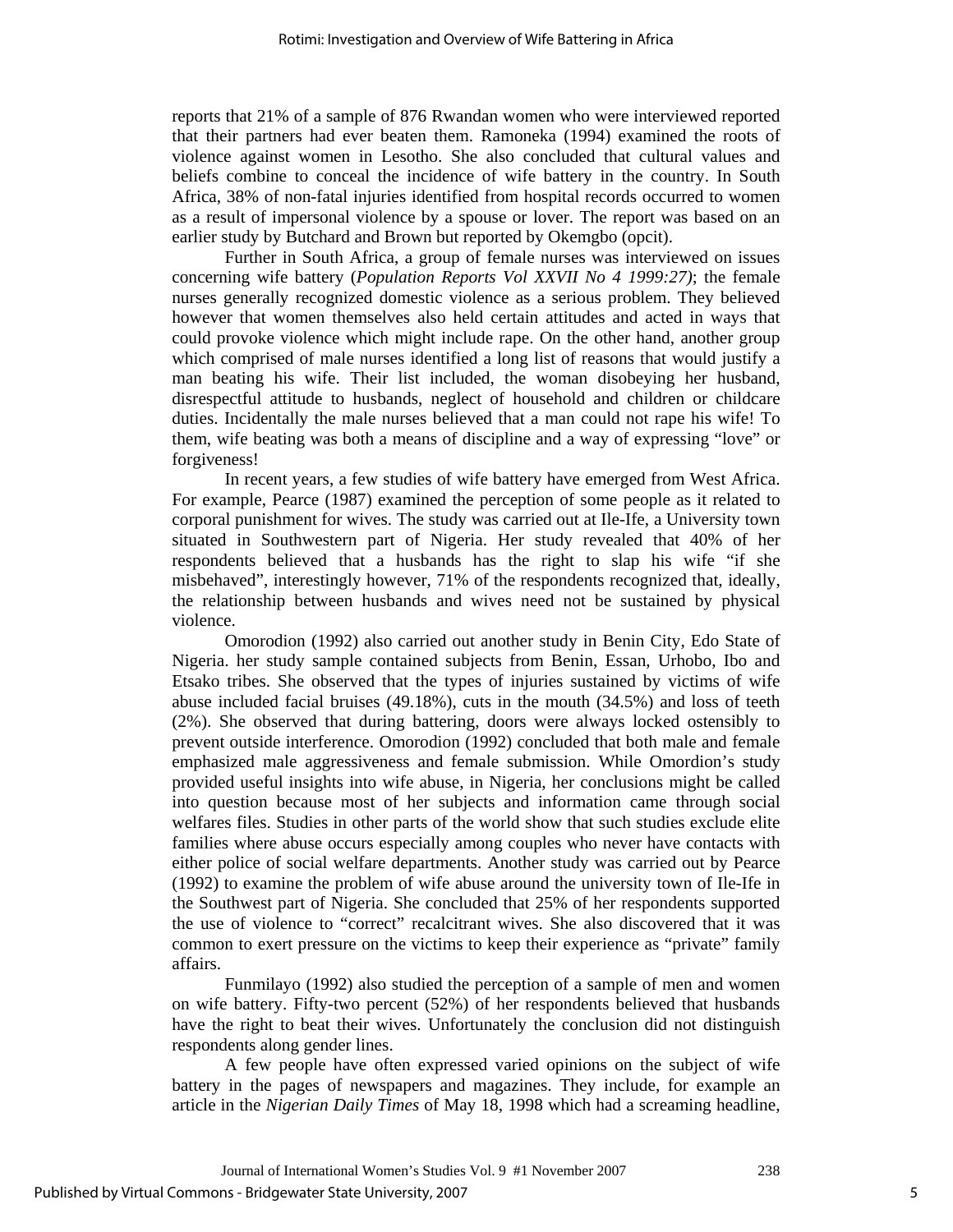"Wife beating, a barbaric act". Also in *The Guardian* of December 15<sup>th</sup> 1996, Ayesha Imam observed that 50% of all killings of women were by male family members. Another study reported in *Population* Reports (Vol. XXVII No 4 1999:4) indicated that, in a sample of 1000 female subjects 31% of adult women who had ever been involved in any relationship with intimate male partners had experienced abuse.

Okemgbo (1999) also reported that in Nigeria in 1987, a twelve-year-old girl died after having both legs amputated by her husband with an axe after she repeatedly ran away from him. Okemgbo also reported that, in February 1992, a man set his wife ablaze following an argument where the man alleged that his wife had "insulted" him and his family. Also, in Lagos, the former capital city of Nigeria, a man who claimed to be under the influence of supernatural powers butchered his wife who was nursing a nine-month-old baby while she was asleep at night (Okemgbo op cit).

It was also reported by Gbadamosi (2001; 1,2) that, in Ogun State in Nigeria, a husband slashed his wife's throat when he discovered that the wife had been pregnated by another man. The man was eventually sentenced to death by a high court. Still in another study, which was carried out in Ghana in 1999, it was discover that 43% of mates and 33% of female respectively, who were interviewed approved of wife beating if a woman refuses her husband sex (see Population Reports (op cit).

Still in Nigeria, Ogunseye (2004) reports that, in the Badagry area of Lagos, a 36 year-old man confessed to killing his wife, a mother of a two-month-old baby, for refusing him sex. The husband had smashed the head of his wife with an iron while she was asleep. Also, Awoyemi (2005) reports that, a man had cut off his wife's head with a sharp machete. This happened two weeks after they had come back together having been separated for fifteen years.

Francis (2005) has reported how a father of four beheaded his wife whom he suspected of being responsible for his becoming impotent after they had become separated. He had been advised by a spiritualist to return to his wife in order to gain back potency but two weeks after he returned to his wife he was still impotent. He therefore murdered his wife whom he accused of being responsible for his condition.

Olugbode (2005) reports that a 37-year-old woman, a mother of five, was stabbed to death for walking out of her husband of twenty years. The estranged husband had stalked her in the market place, stabbing her on her breasts, neck and stomach, which resulted in her bleeding to death. Oyedokun (2004) in a study conducted in Ife – North Local Government Area of Osun State in Nigeria noted that 55.6% of the women respondents reported having been threatened with physical harassment by their partners. 62% of the women had been physically abused by their intimate partners. 55.9% of the respondents experienced forced sexual relationships with their partners and 17.2% of the respondents experience physical violence during pregnancy. 25.7% victims attempted to pacify their husbands to prevent further victimization. Only 13.7% of the victims took steps that would prevent possible future victimization.

Occasionally some women attempt to opt out of abusive situations. Biobaku (2005) for example reports that a twenty nine year old housewife had filed for divorce in a customary court because her husband had beaten her in a market place, stripping her naked publicly in the proven.

In Tanzania a popular woman's magazine, *Sauti Ya Siti* (1992) observed that in Africa, many women are treated like property rather than as partners by their husbands. This observation is corroborated by another commentator in Nigeria who remarked that, the African culture holds that once a dowry is paid on a woman, she automatically becomes the property of the husband (Akolisa, 2002:19). The author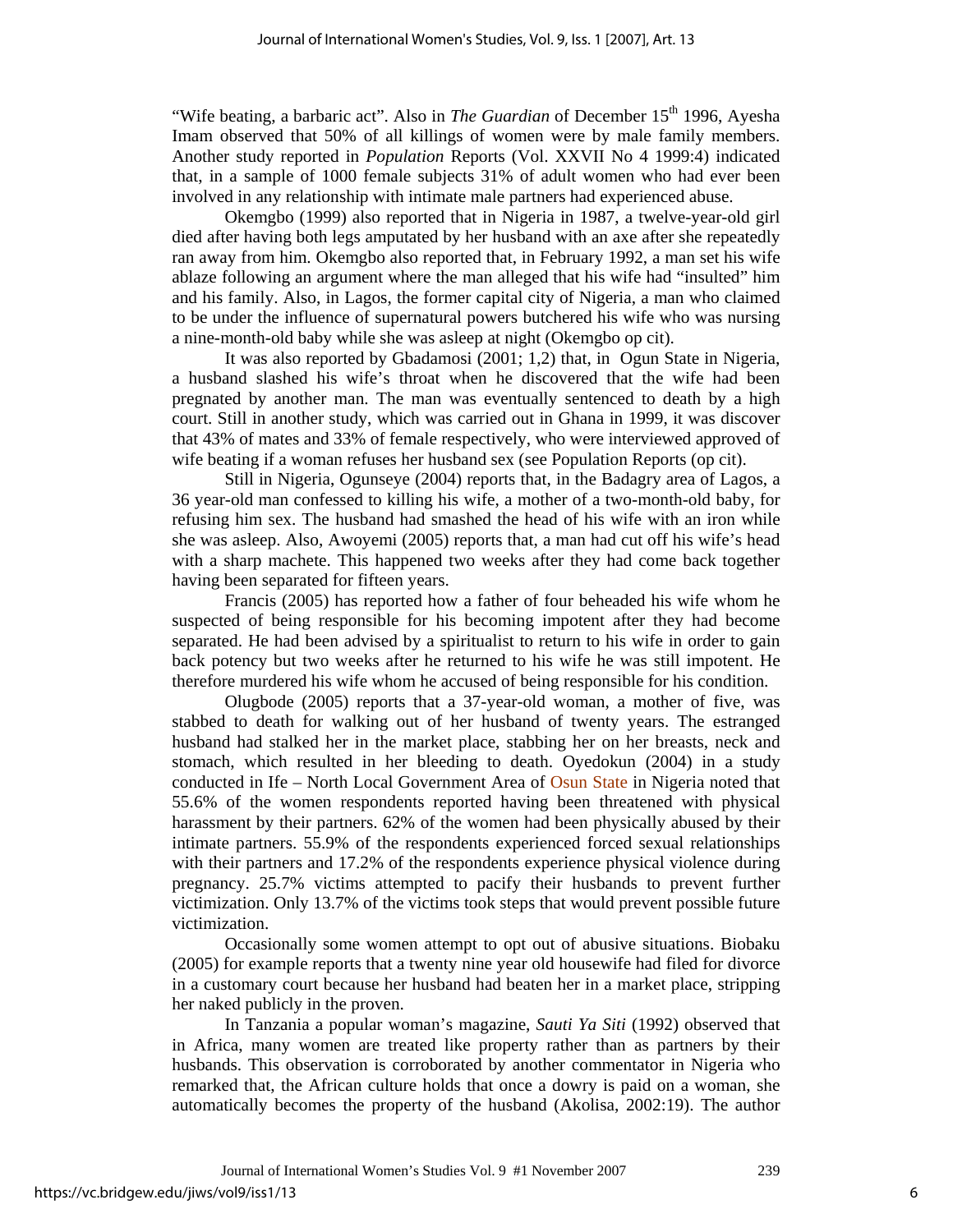also asserts that in Africa, a man cannot be accused of raping his own wife. In Africa, cultural beliefs and practices continue to conceal the magnitude of wife battery. Consequently, if occasions arise when the police are invited to intervene in cases involving wife beating, they regard the case as a private and domestic affair. Also see Ilevababor (2004). As observed earlier, it is to be noted, that, until recently the social problem of wife beating has eluded the interest and attention of researchers and scholars in Africa.

#### **Some sociocultural factors which are responsible for wife beating in Africa.**

 There are some sociocultural factors which have combined to ensure the continued subjugation and oppression of women in Africa. Some of these factors include sex role socialization, political marginalization, lack of economic empowerment and so on. Wife beating is one of the symptoms of male oppression and female marginalization in Africa.

For analytical convenience, this paper will devote some time to an examination of sex role socialization which seems to be the pivot around which many other factors rotate. It will also examine the position of women during the precolonial, colonial and post-colonial or modern times. It is hoped that this will elucidates the position of women in what appears to be the "man's world" where many cultural practices still accommodate violence against women, particularly sex role socialization which has persisted through pre-colonial to modern periods in Africa. Sex role socialization seems to have made it possible for both perpetrators and victims of some harmful cultural practices to accept them as "normal".

#### **Sex Role Socialization**

It should be noted that the following summary speaks in quite general terms, while nonetheless acknowledging that cultural variation exists throughout the continent.

Before the arrival of the early Europeans into the African soil to introduce western education, an informal system of education which was community–based was already in existence. This system involved the socialization of the young into basic elements of the African culture. A major role of this socialization was the emphasis on respect for elders and d role socialization.

 According to Tsikata (1993:68) this informal education was an important part of everyday life of the growing African Child. Within this context, role relations between male and female, husbands and wives, parents and children were accorded very string emphasis. The most regular feature of this socialization process was the focus on male superiority which was expressed, emphasized and sanctioned by a number of religious cultural and political forms (Izuegbu, 1987).

 As a child the female was taught to be passive, in conspicuous and emotionally dependent (Tsikata, 1993). She was also expected and encouraged to aspire only to be a good mother, wife and housekeeper. Ward (1938) asserts that girls were socialized to believe that they were inferior to boys. At about the age of six, the girl was taught that she must keep away from boys and their games because such "rough" and "tumble" behaviour was unbecoming of her.

 In contrast to the girls however, the male child, very early in life was socialized to show less emotion, to be active and to demonstrate independence (Tsikala 1993). While boys were throwing stones, climbing trees, wrestling and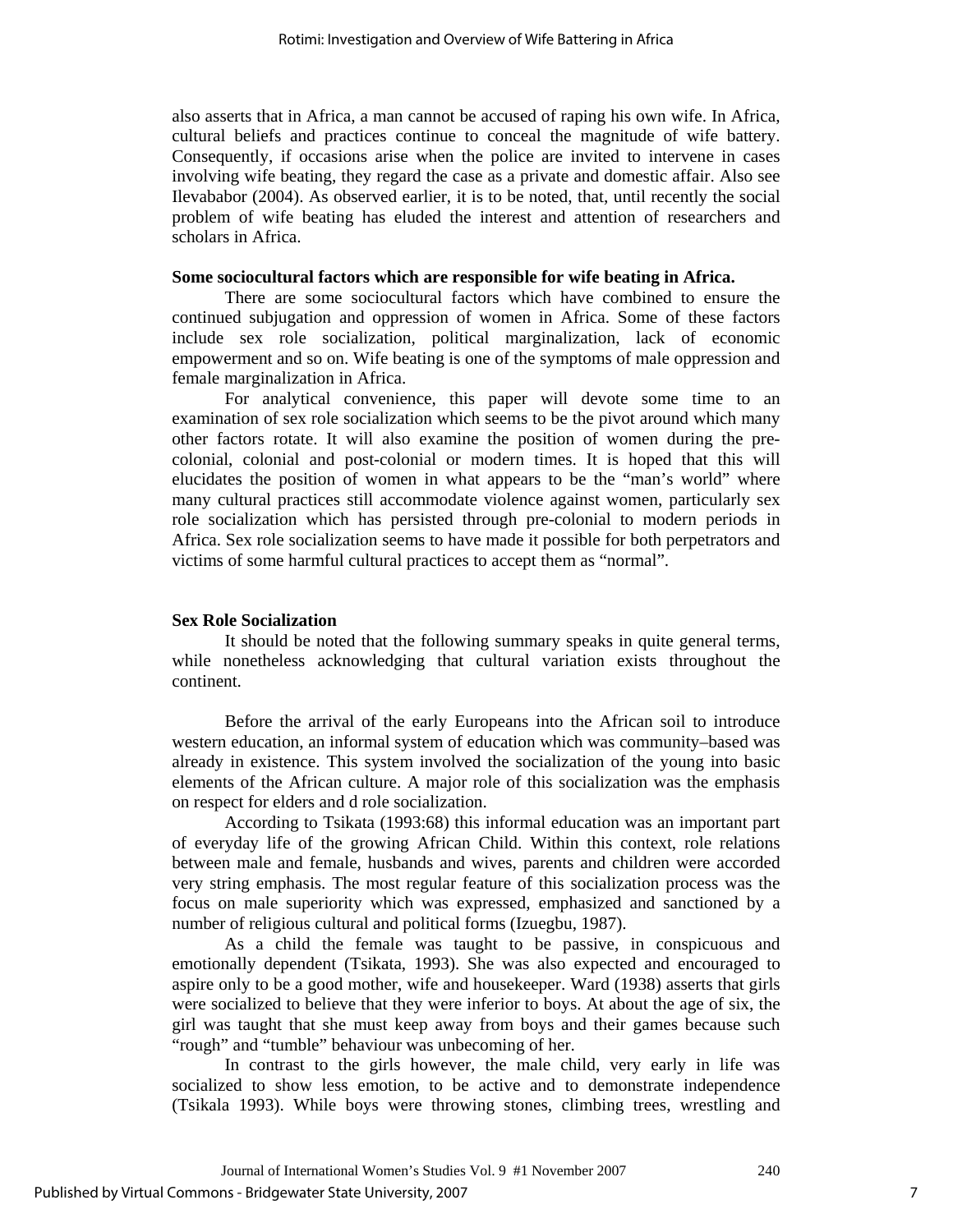fighting girls were encouraged to play hide and seek (Ward, 1938). While boys were encouraged to face danger, girls were expected to flee from them.

 A major ingredient of the socialization process is the constant reminder that there is no equality between men and women. According to Ward (1938) the wife may become deviant when she realizes this and she very often does not seem to regard herself as bound to carry out certain obligations, consequently, her husband must apply the rod to enforce conformity. He may also kick her, drag her around the compound, apply pepper in her eyes, deny her food or lock her up in a dark room (Ward, op cit). Usually, the nature of the offence would dictate the nature of punishment, with infidelity attracting the most severe or barbaric punishment.

 The early socialization process forms the basis of adult relations and thus dictates the context of relationship between husband and wife. It has been observed among the Yoruba of the Southwestern Nigeria, for example, that the man yearns for power and the real power a man gets is when he takes a wife. This means that he has some on me under his authority (Ward,1938). The woman must be perpetually "kept" in her place, Ward further asserts,

"Men believe that if some corporal punishment is not inflicted at times on wives, even wives for whom they have affection, these women will not have proper respect for them and will not obey them, the objective is to deter them from breaking the code and to reform them as far as possible"…

Ward further explains that a husband (based on his early socialization) believes that he has to sustain himself as the boss in some way. The socialization process sketched above, which has consistently emphasized the female inferiority and inequality with men has persisted from the time immemorial to the present time. It has also formed the basis of conjugal relationship in Africa. It is now apposite to examine the position of women in the precolonial times and to see how it has assisted us in understanding harmful cultural practices and violence against women.

## **Women in Precolonial Africa**

 It is necessary to caution initially, that a detailed discussion of the position or status of women in the precolonial or other periods in Africa is beyond the scope of this work. However, a few examples will be highlighted to elucidate our understanding of conjugal relationship and domestic violence in Africa during this period.

 It is tempting to romanticize the precolonial period in Africa as the "good old days" when women enjoyed unprecedented political powers and were almost on the same status as men. However, a deeper examination of the period also reveals that women, as wives were victims of violence which was unleashed on them through some traditional practices. For analytical convenience, this paper will examine women in the "public" and "domestic" domains.

 From the public domain, women occupied conspicuous positions in the society. As Sudakarta (1993) has observed, women occupied such positions as queens, queen mothers chiefs and as supreme Monarchs referred to as "loved". Also, Izuegbu (1987) examines the position of Iyalode among the Yoruba. She was a person of much influence in the affairs of the community. Among the pre-Fulani Nupe in the Northern party of Nigeria the Nimwoye, sagi, wogbo were women rank holders who wielded much influence in the community. Izuegbe has also observed that during the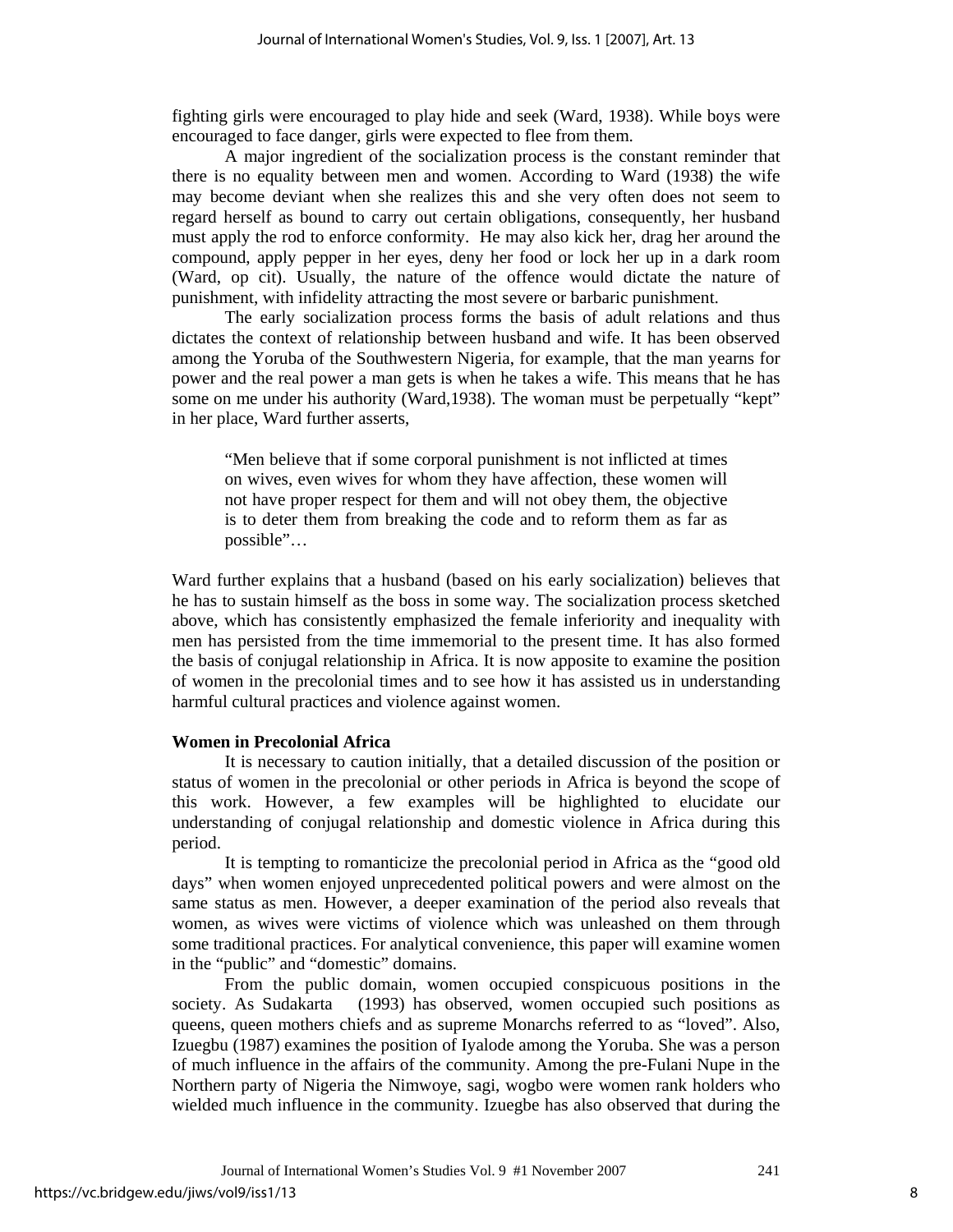Ogiso period in Benin, some Mmabosetse was a woman who cared for new mothers. Gort (1997) has also focused on female traditional healers. Afonja and Aina (1995) have pointed out that during the precolonial period, women accorded much recognition in the political arena. Among the Yoruba, for example, the titles of iya afin (highest rank in palace administration, ilaris (slave officials), iyalode (spokesperson for women) iyaloja (in charge of market women) were conferred on women in the administration of the community. Among the Igbo, the Omu reigned over the female portion of the populace (Afonja and Aina, 1995).

 While the women excelled in the public domain, the opposite could be observed in the domestic domain. Indeed, their positions in the public domain occasionally masked the negative status and the subjugation to which they were subjected as wives at home.

 It is true that among the Yoruba, within the family, women enjoyed high status as mothers, sisters and daughters. Within the matrilineages women held leadership positions and exercised authority equivalent to tat of men (Sudakarta: 1993). Even males would prostrate before their elders whether they were males of females. As wives however, the story was different. Most women who held leadership positions were older women who had delegated most of domestic activities to younger cowives. It is to be observed that in the domestic arena, younger wives usually had more intensive and more intimate relationships with their husbands. Older wives whose relationship with their husband became rather diffused were free to engage in activities outside the home. Younger co-wives who enjoyed more intensive and more intimate interactions with their husband were, however always reminded that, "opa ti a fi na iyale ni a fi na iyawo (The whip which was used for the older wife will also be used for a younger wife)".

It is also to be observed that no matter how highly placed a woman was, she, as a wife was not immuned to occasional accusations of possession of witchcraft, especially if her husband or a member of the house died under some mysterious circumstances. Such accusations attracted extra judicial executions, usually by stoning. Also, no matter what public position a woman held, she was subjected to very disgraceful and barbaric widowhood rites if her husband died. Also, no wife was immune from trial by ordeal if any occasion warranted it. No matter how highly placed a woman was publicly, at home, as a wife she must show difference to all male members of the consanguineal family irrespective of their age. Among the Yorubas, it was costly if a wife failed to realize that, Oko ni ori aya (the husband is the head of the wife). Also that she is an "eru" (slave) to all members of the consanguineal family. It can thus be concluded that during the pre-colonial times domestic violence was accepted as a way of life.

During the colonial period the existing patriarchal structures were reinforced and reinvigorated by the colonial masters. They were reinforced mainly by some elements of Christian and Islamic teachings. As Borapai (1995) has observed the church interpreted the word of God and passed on the same to the judicial courts. It gave a subservient role to the woman.

Hinging its teachings on the story of the creation (Genesis 2:21-24) the church asserted that a woman was never created as a person of her own right but from one rib of man and so she was nothing but a part of him (Boparai, 1995). She had no identity apart from the identity of her husband. This was basis of the enactment of the unity of spouse act under the English common law which also formed the basis of legislations in many African countries. Boparai (Ibid.) observed that when marriage is viewed under statutory law, common law or Islamic law the wife was put at a great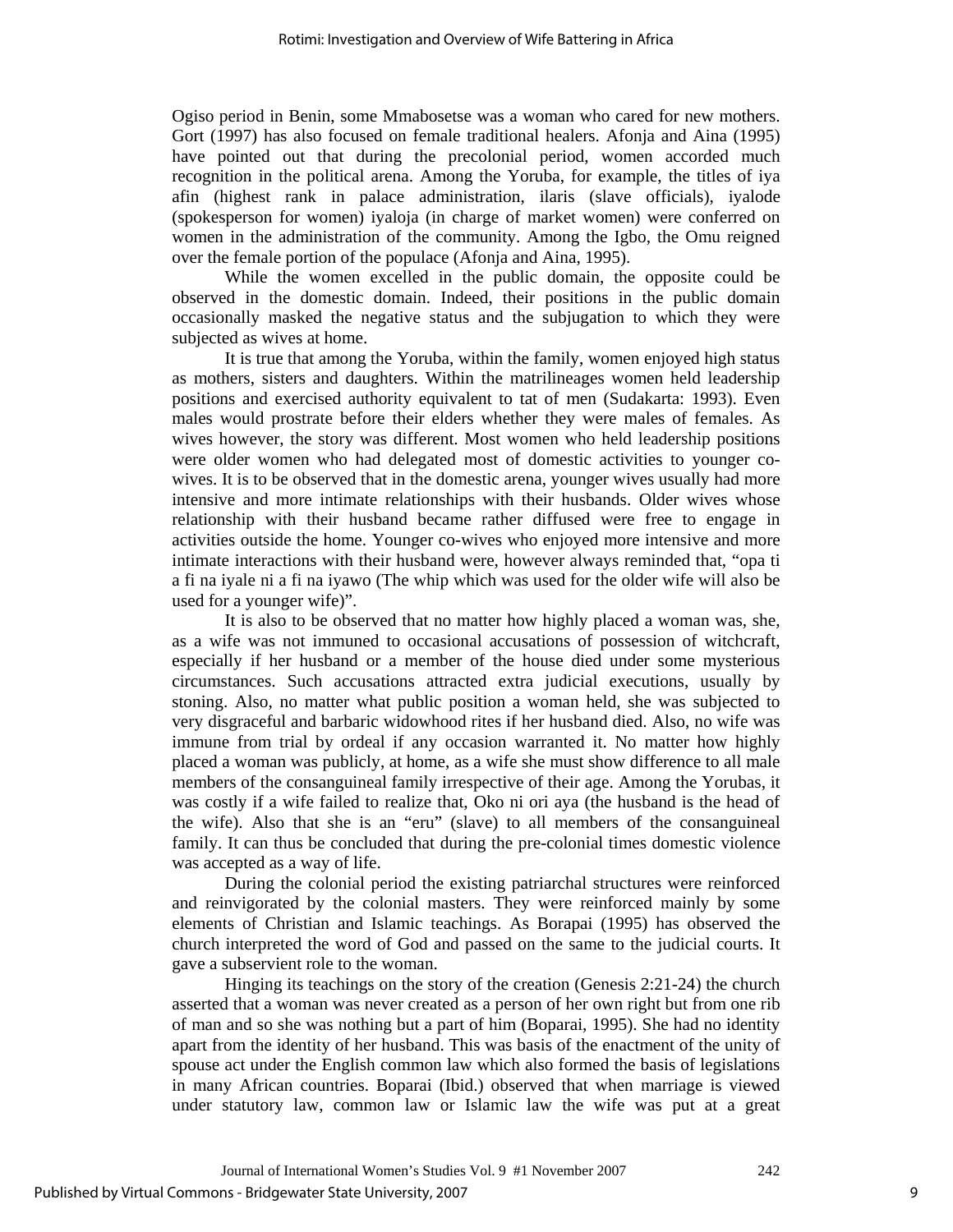disadvantage. Many of these discriminatory matrimonial laws which were enacted during the colonial period still exists in the law books of many African countries today only waiting to be challenged. Many of these laws give license to husbands to physically "chastise" their wives whenever they consider it necessary to do so. Because women were not involved in the law-making, and males were the architects of the laws, they reflect androcentric perceptions and values.

Economically during the colonial period, women were employed mainly as domestic workers (Tsikata, 1993). The colonial mercantilism accelerated the commercialization of the economy such that goods like textile, cotton and indigo which the women produced and traded in became surplus through the imperial trade (Tsikata op cit). According to Tsikata (1993) this led to the devaluation of women's economic production roles. He also asserts that the colonial masters employed violence to extract surplus labour in the plantations. Women, he further observed were detained for leaving the plantations, trial by ordeal ritual murders in which women were victims became rampant. He also observed that the colonial state viewed the presence of women in towns with suspicion. According to Mama (1993) measures were taken to remove women from urban areas. Mama has further observed that the confinement of women to economically dependent roles is a condition which has made it very difficult for many women to economically dependent roles is a condition which has made it very difficult for many women to leave unbearably violent situations.

It is not surprising that the colonial masters failed to improve the status of women in Africa or prevent abusive relationships between men and women. Martin (1978) has observed that in ancient times in Europe, women were burnt at the stake for such flimsy offences as nagging, talking back to their husbands or refusing to have intercourse with them. It was only in 1878 that the matrimonial causes act was enacted which allowed women who had been abused by their husbands to seek judicial separation with maintenance (see *confronting violence commonwealth secretariat* 1992). Additional laws that would address the rights of women emerged with the women's rights movements of the late 1960s and early 1970s. It is necessary to now examine how women have fared in the post colonial or "modern" period.

#### *Women in the Post-colonial/modern period*

The early 1950s and 1960s witnessed what may be called a period of political independence in most of African countries. During the early period of political independence, party politics was introduced into most of the African countries. During periods of political upheavals, women became ready victims. They were wantonly raped to punish political opponents (Tsikata, 1993:22) either to revenge or to get information from them. According to Tsikata harassment of market women was common in Ghana and Nigeria. Violence was used to address the problem of prostitution and infidelity. Tsikata has further observed for example, that, in Ghana, the law stipulates that violence against women must be committed in a public place to constitute an offence. In many African countries women and children are regarded as properties by law. Indeed punishment inflicted on a wife by the husband is not subject to law courts. According to Ward (1938) a husband gets punished if he beats his wife to death, beats her when she is pregnant or breaks her bones.

Akande (1993) has observed that in Nigeria the law allows a husband to "reasonably" chastise his wife. According to Akande the question of determining what is reasonable chastisement probably depends more on the woman's capacity to bear the inhuman treatment without complaining than on the legality of interpretation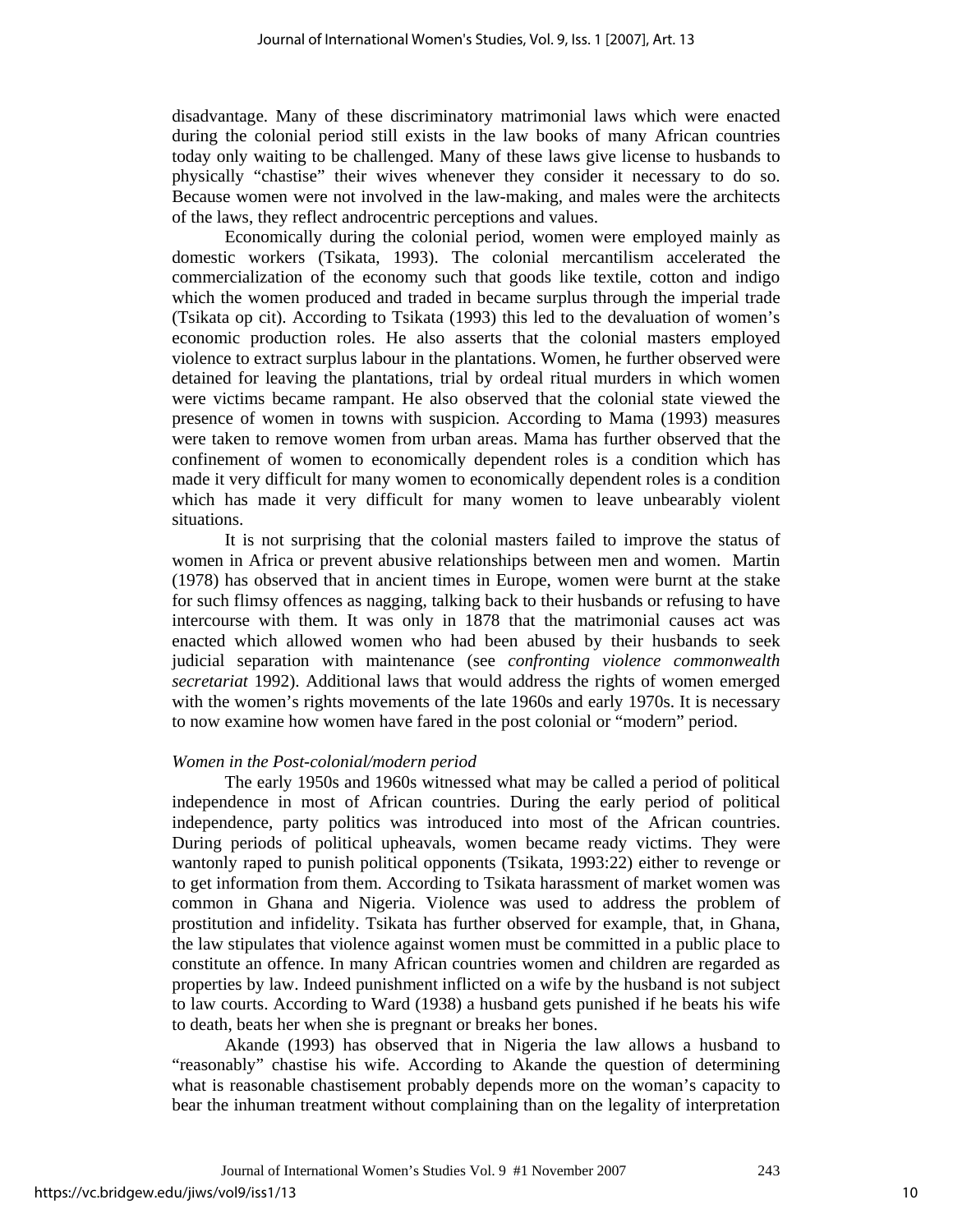by the courts. Violence against women still continues unabated in the modern times. Indeed, the movement of couples to urban centers has ensured that wife abuse can continue in the privacy of homes where neighbours are strangers to each other. Professional women may suffer physical and emotional abuse for a long time without reporting it as such may constitute an embarrassment to them and their family. Western education has indeed, in some cases aggravated wife abuse because of legislations, which continue to ensure the subjugation of women.

In many African countries, widowhood rites, female genital mutilation, girl child marriage, human trafficking, wife abuse and other acts of violence constitute the day to day reality of living. Today, there are many African women who are professionals and politicians yet in the privacy of their homes, their statuses as "mothers" and wives make them victims of domestic violence. Unfortunately, despite the violence they experience in the family, many of them fail to seek alternatives.

#### **Why the Abused Wife Stays**

The literature on wife battery is replete with reasons why victims stay in abusive relationships despite clear and overwhelming evidences that such an environment is seriously detrimental to the victims' physical, mental and emotional well-being.

A woman might remain in an abusive relationship for purely economic reasons. She may be unskilled, semi skilled or unemployed as in the case of a fulltime housewife. If she has been a housewife for a long time, it may be very difficult for her to venture into the labour market. Also fear of hunger, fear of raising children on her own etc (Ilevbabor, 2004). Her self esteem and self-confidence might have been crippled as a result of many years of battering. This may affect her self-confidence and it may also affect her ability to go out and seek gainful employment.

Donaldson (1997) has also observed that in the case of South Africa, lobolo (bridewealth) may reduce her options of leaving an unsatisfactory marital relationship, because, the transfer of cattle or cash payment legitimizes her husband's right to their children. Without the transfer of lobolo, she can leave but not with her children.

Another reason why women remain in an abusive relationship might be cultural. Benton (1986) for example points out that attitudes towards sex role may influence the victim's self image with both culture and religion shaping these attitudes. Benton further observes that Christianity assigns a secondary status to a woman and enjoins her to obey her husband as she does God. Consequently, appeal to higher loyalties may constitute a choice between living with a violent husband of facing eternal damnation for violating marriage vows (Benton op cit). As mentioned earlier, in families where heavy bride price has been paid to secure a wife, the victim's family may insist that she continues to stay with her abusive husband, so that divorce or separation, which may necessitate the refund of the bride price, does not occur.

The identity of the victim as someone's wife or lover may be so important to her as to form the basis of her own identity or self definition as a woman. Indeed, in many parts of Africa marriage identity is so important to women that even when they become professionals and earn corresponding titles, they still prefix their professional titles with the "vital" title of "Mrs". Thus, we have Professor (Mrs), Dr (Mrs), Chief (Mrs) and so on. As observed by Akolisa (2002) many women jostle to get the appellation, "Mrs" at the cost of personal happiness, self-dignity and even, material wealth. So important is the appellation that, even after legal divorce has been effected, women still hold on to them very tenaciously.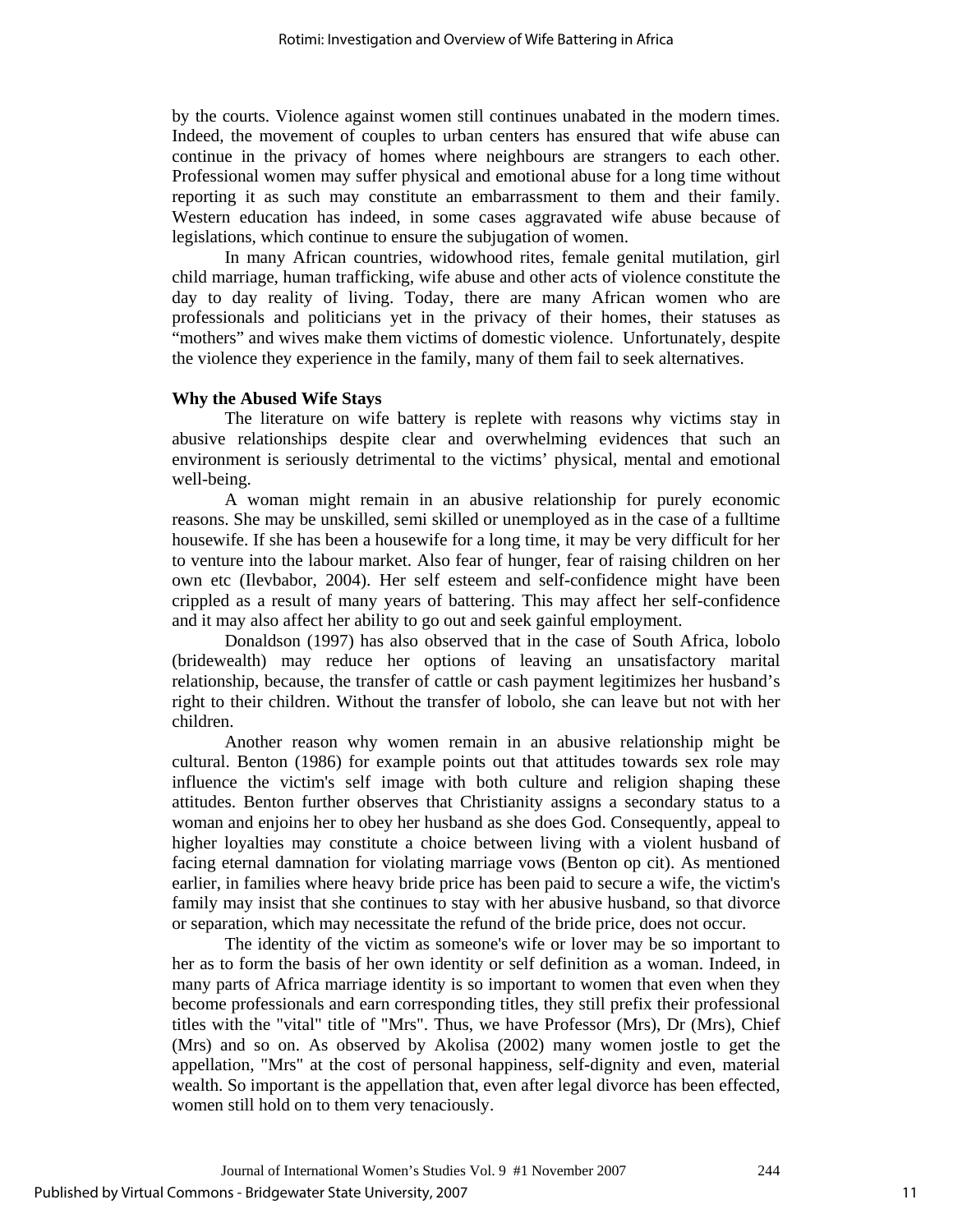Further comments by Akande (1993) reveal that most African Women have been socialized to believe that a woman is not complete without a man and that marriage and child bearing constitute her main sources of satisfaction. In a similar vein, Moughalu (1999) study of professional women in the University city of l1e-Ife and Lagos Nigeria respectively revealed that, 99.2% of the professional women who were interviewed indicated that the most important thing in a woman's life is family happiness.

The professional women who were studied by Moughalu (1999) also cautioned that a woman should not get a divorce no matter how bad the family situation is. According to the respondents, if a woman is "patient" everything will be alright. 100% of the professional women who were interviewed said "no" to divorce, no matter how bad the family situation is. Akolisa (2002) seems to have captured the typical view of many Nigerian women when she asserts,

> "… agreed, man is the glory of the woman and an unmarried woman, no matter her accomplishments is like a queen without a crown".

Even in the most abusive relationship which may threaten the life of the woman, she would prefer to hold on tenaciously to the marriage, because, the society does not expect a woman to remain without a husband.

As observed by Ilevbabor (2004), divorces suffer stigmatization. Following the importance, which is attached to marriage, is that which is attached to childbearing. Because of the centrality of children to marriage in Africa, an abused wife may continue to endure her victimization because she does not want to part with her children.

As Okpaise (1988) has pointed out in the case of Nigeria, an abused wife may be reluctant to leave her children because of the potential emotional damage which such an action may have on the children. Many women don't want their children to be victims of broken homes. Some African cultures also expect that once a woman has had children for a man, she is duty bound to stay with the man no matter what her experience is. Benton (1986) also observes that the decision on the part of the victim, not to leave might be influenced by the thought that, in case she leaves more violence might be visited on the children. This is particularly so in cases where both the wife and children are victims of abuse.

The abused wife may also remain in the abusive relationship for psychosocial reasons. She may develop a feeling of helplessness and powerlessness. As Benton (1986) has observed, she may blame herself for her abusive condition and thus fail to share her experience with other people. In many African countries, there are no shelters for abusive women and no social networks to offer support for them to escape the abusive environment. Friends and families are likely to encourage her to continue to endure her victimization hoping that things "get better", many times they never do.

The victim may come to develop strong emotional ties to her batterer. Benton (1986) compares this relationship to that which exists between cult members and their leaders. Benton refers to this phenomenon as "traumatic bonding" .As the batterer becomes aware of this situation, he employs the use of isolation, fear arousal and guilt to control his victims and thus ensures that they are perpetually locked in the battering condition.

When the abuse has continued for some time, the victim begins to lose her self-esteem (Benton 1986, and Aguilar and Nightingale, 1994). She begins to see her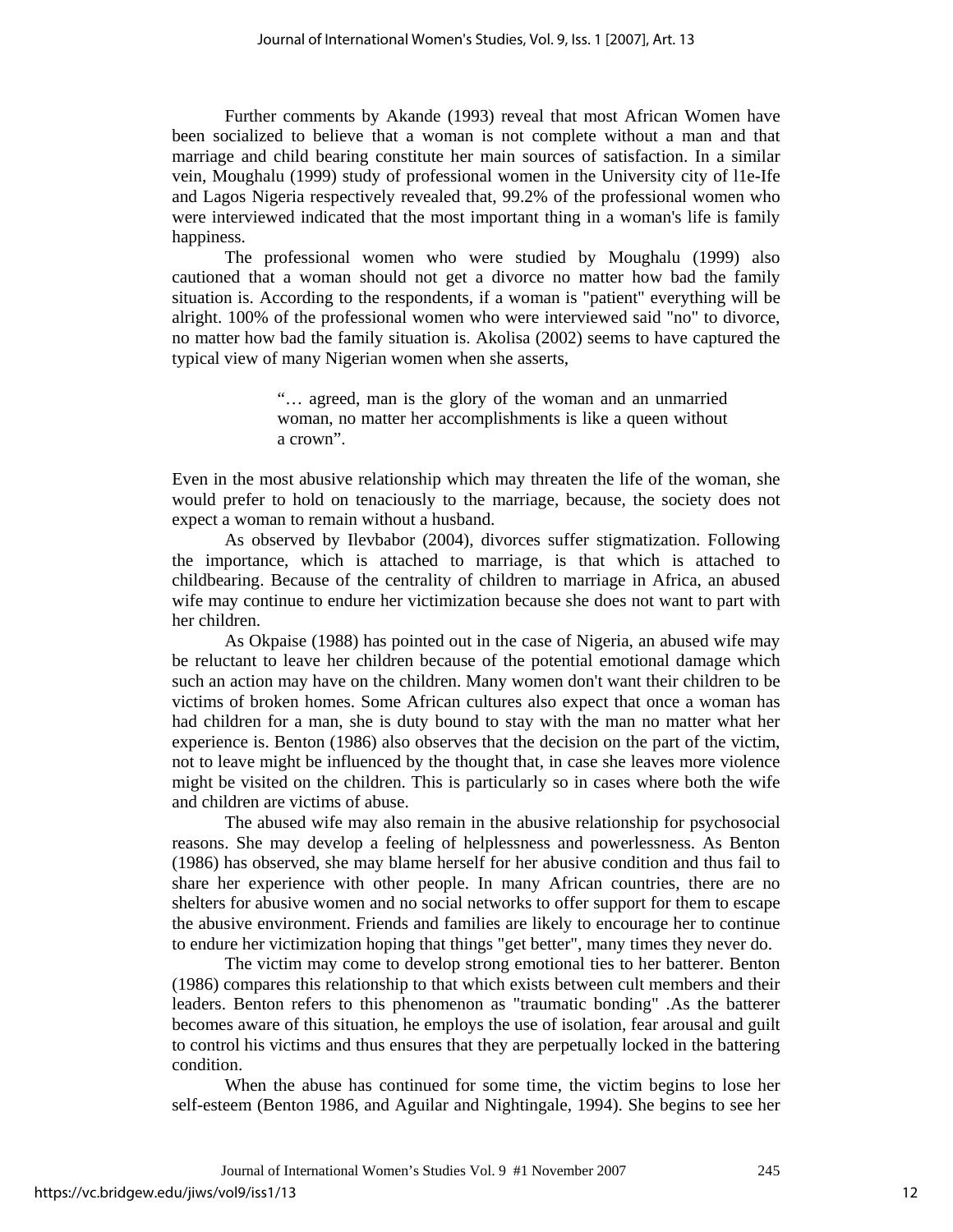victimization as a result of personal failure and she internalizes the verbal humiliations received from her abuser both as a true reflection of herself and as a personal humiliation. To the victim, a failed marriage is also an indication of a personal failure in life to attain the goals and the ideals, which the larger society has set for her -the goal of a happy marriage (Benton op cit). As a survival mechanism, the victim may ignore or even deny violence, thereby failing to effect a change in her situation and thus stays trapped in the abusive relationship she continues to experience the devastating consequences of her victimization. Some of these are sketched below.

#### **Some Consequences of Wife Battery**

 The consequences of wife battery could be rather devastating not only for the individual victims but also for the society as a whole.

Those women who are abused suffer both physically and emotionally. For example, data from many parts of the world, including those from Africa reveal that physical attacks sometimes leads to death or permanent disfigurement. The United States department of Health and Human Services (1983) assert, for example that about 25% of all murders in the United States take place within the family. The same source reveals that between 20-25 % have suffered violence regularly.

In some African countries, it is common to read in the newspapers; accounts of how some enraged husbands beat their wives to death. Recent reports from Nigeria also confirm this. See Francis (2005), Awoyemi (2005) and Ogunseye (2004). A monograph from the National clearing house on Domestic Violence in the United States of America (1985) list some health problems suffered by some victims of domestic violence. They include, miscarriages, premature deliveries, therapeutic abortion, attempted abortion just to mention a few. Other less severe ones may include frequent headaches, bowel disorders, painful intercourse, muscle pains and so on.

Battered women also comprise a significant number of those women referred to the psychiatric emergency facilities and they are overrepresented among female alcoholics, drug abusers and those with mental illness. They are twelve times more likely to attempt suicide than women who have not experienced battering (Commonwealth Secretariat 1993-94). Because of the attendant feeling of helplessness experienced by the victims, they may sometimes start to think of themselves as "sick". Physical violence may also be suffered by those who may try to intervene when husbands are in the process of beating their wives.

Violence or a threat of violence limits a woman's ability to negotiate safer sex with her partner (Knapp 2001). Fear of violence may also discourage a woman from receiving HIV counseling and testing. It may consequently discourage a woman from telling her partner about test results.

Incidentally, women are not the only ones that suffer the consequences of domestic violence. It may also adversely affect children. As pointed out by **Denton** (Texas USA) Chronicle, (151 June 1983), when children watch their fathers beat their mothers, the message being subtly conveyed to them is that violence is an acceptable form of conflict resolution within the family. Little girls may perceive violence as a part of marriage, just like having babies, or washing the dishes. The study referred to above observed that 85% of men who committed violent crimes in Texas came from abusive family backgrounds The observation is also corroborated by Martin (1978) and Shwartz (1989) who suggested a close link between abusive families and individual violent behaviours. Abusive families are usually spawning grounds for violence. Consequently children who were brought up in such environments may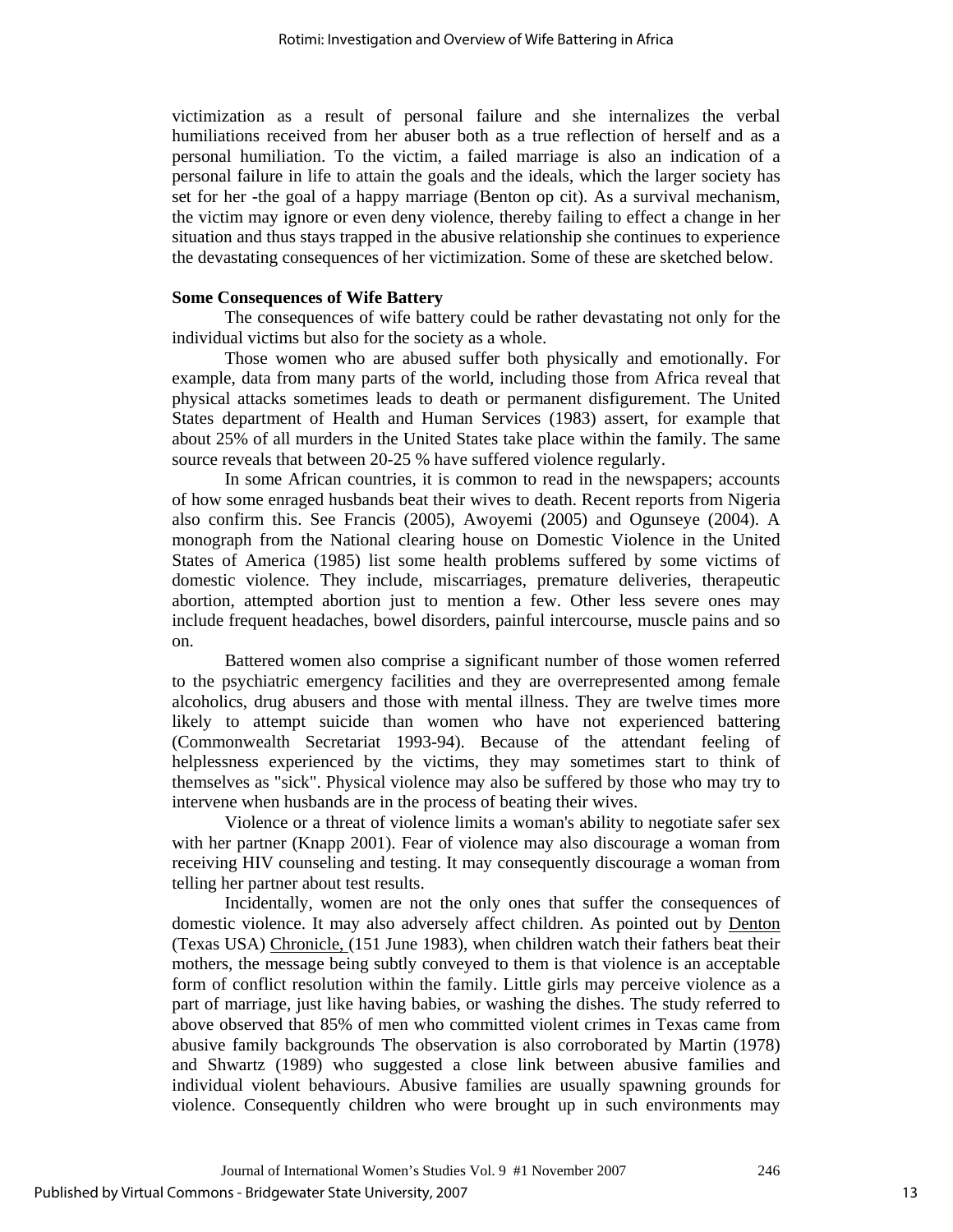grow up to unleash terror on the larger society. Thus, serial killers, rapists, hired assassins, bank robbers sometimes belong to this category of individuals.

Lastly, wife abuse constitutes a gross violation of women's rights. It hinders women's participation in public life (Population Reports Vol XXVII No 4 1999). It also undermines the economic well being of societies. It reduces women's productivity and drives up costs, especially medical care costs (Population Reports, op cit). It hinders a country's economic development as abusive women cannot fully participate in the labour market. Days of absenteeism due to injuries, anxieties at work at the thought of returning to abusive homes will prevent full participation of abused women in the labour force.

#### **Discussion**

It is rather encouraging that, attempts to draw attention to the problem of violence against women as a serious social problem have ceased to be lonely voices in the wilderness. This is attested to by series of international conventions and local legislations which now make wife battery a criminal offence. For example, the United Nations General Assembly passed the declaration of the Elimination of Violence against Women in 1993 (Population Reports XXVII 1999:5). This was done through Resolution 48/104(444). Also in 1995, the Fourth World Conference on Women, which took place in Beijing, China, advocated ending gender violence as a priority. In 1994 the Commission on Human Rights appointed the first special Rappoteur on violence against women and empowered her to investigate cases of abuse of human rights (Population Reports, op cit). These campaigns were designed to draw attention to the issue of violence against women. Finally, in 1999, the United Nations Population Fund declared violence against women a public health problem.

Efforts have already been noticed at individual national levels. In 2000, a non government organization (NGO), Global Rights Alternative reported that a Nigerian envoy in the Ministry of Foreign Affairs was recalled by the Nigerian President for maltreating his wife. It was reported by Agbambu (2000:6) that the Minister of Women Affairs and women had either been killed or brutalized by their partners.

Also in the *Nigerian Tribune* of November, 29<sup>th</sup> 2002, it was reported that the Ondo State House of Assembly (in Nigeria) passed the Bill of Harmful Traditional Practices affecting the health of women and children. It prescribed various penalties for wife beating and child abuse.

Unfortunately, despite the international conventions and local legislation that attempt to fight the scourge of wife abuse, Amos (2001:29) maintains that many women still lack access to information.

As mentioned earlier, contradictions exist in how women are perceived as mothers, sisters or wives. Different roles generate diverse societal reactions and treatment of women. This is reflected when one examines some ethnographic materials (songs, proverbs, aphorisms and so on). Among the Yoruba of the Southerwestern Nigeria, for example, a woman is looked down upon as a wife. Yet, as a mother or a sister, she is extolled and idolized. As a woman, or more appropriately, a wife the following proverbs reflect negative imageries:

> Women as wives – are seen negatively Obirin o se finu han (Women cannot be trusted) Obirin o moore (Women are ingrates)

Journal of International Women's Studies Vol. 9 #1 November 2007 247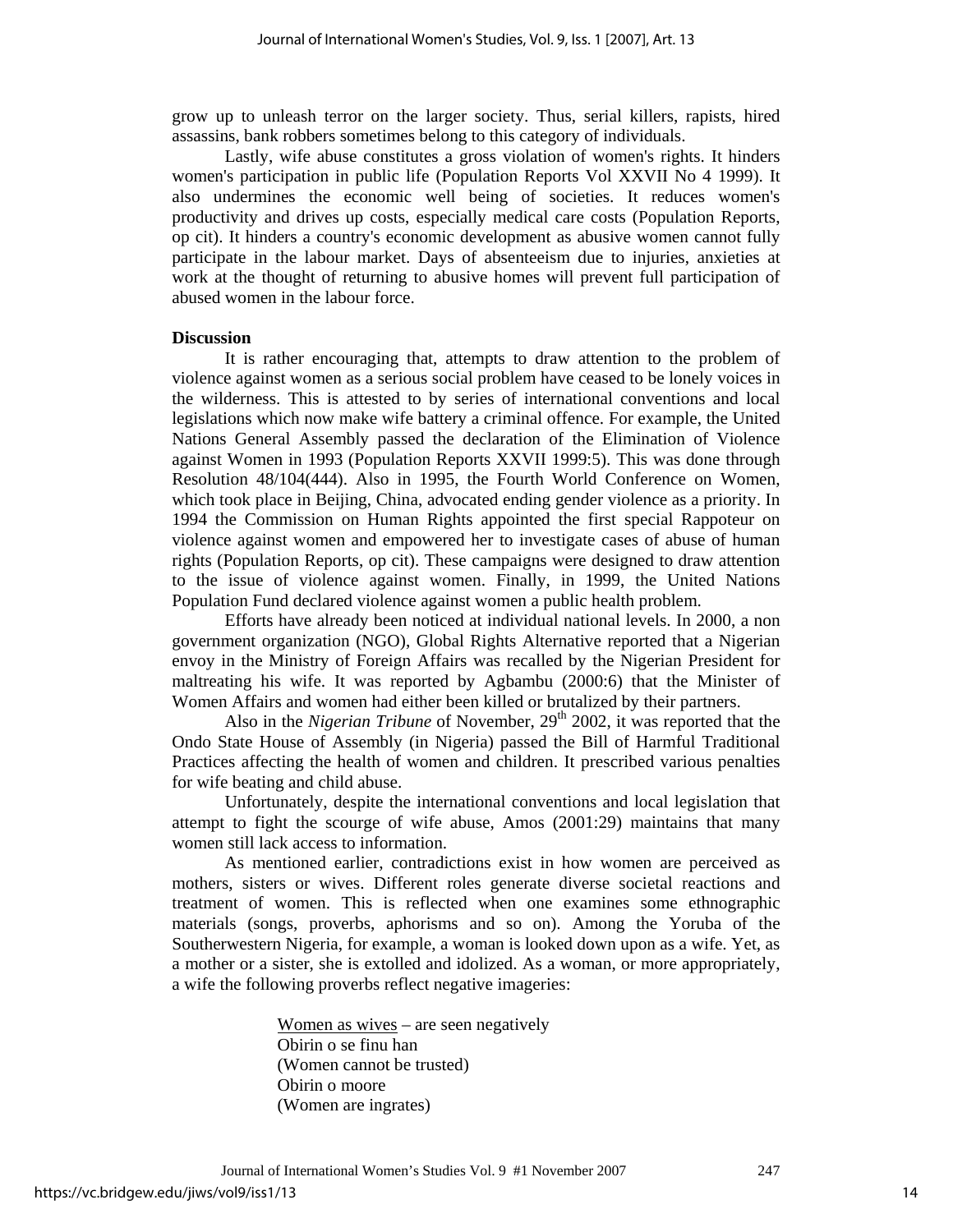Bi mo laya hi o lewa ma ghe sile tori omo (If my wife is ugly, I will keep her because of her children) Women as Mothers are seen negatively Orisa hi iya kosi (There is no deity like mother) She is the only one worthy of adoration (Oluwole, 1997) Iya ni wura baba ni digi (Mother is gold, father is just a looking glass)

According to Izuegbu (1987) the Ibos of South-Eastern Nigeria also have "sweet" words for mothers and daughters.

> Nnebuisi (Mother is first) Nneka Nneamaka (Mother is more) (Mother is so sweet) Women as daughters are seen positively Ada (First daughter, A priceless jewel) Ada ju nli o boa (Should the first daughter refuse her super no one else will eat)

According to Izuegbe, the Ibos also assert, that, "Di bu ogo" (A husband is a woman's glory). In the late 1970s, a very popular "highlife" song titled. "sweet mother" topped the charts for a long time. Whenever the record was played, people sang the song with so much gusto and emotion. These contradictory perceptions of women as mothers daughters and wives respectively also means that the same man who will probably not tolerate any physical attacks on his mother by his father, or, on his daughter by her husband, will not hesitate to visit the same violence on his own wife if he considers it "necessary" as a way of "correcting" her.

## **Conclusion**

This paper has attempted to survey the incidence of wife abuse in Africa as one of those practices (both traditional and reconfigured through the colonial and postcolonial periods) which have conspired to put women at a disadvantage in a marital relationship. Unfortunately and ironically, women have been willing tools in advocating those cultural practices that subjugate them. These they do as major agents of socialization. For some men, according to Igbokwe (2002:35) the desire to preserve tradition is double matched with the desire to continue to enjoy unlimited practices and services of a culture that subdues women and girls. She asserts,

"As often as it pleases them they vociferously denounce the various conventions that promote women's equality with men as challenging the foundations of social and moral relations in Africa".

According to Igbokwe (2002:35) the overwhelming importance attached to compliance to cultural norms and prescriptions have manifested in gender based violence where brave women and girls daring to challenge the culture have been victims, leading to loss of life of women and even the violators themselves. Igbokwe querries,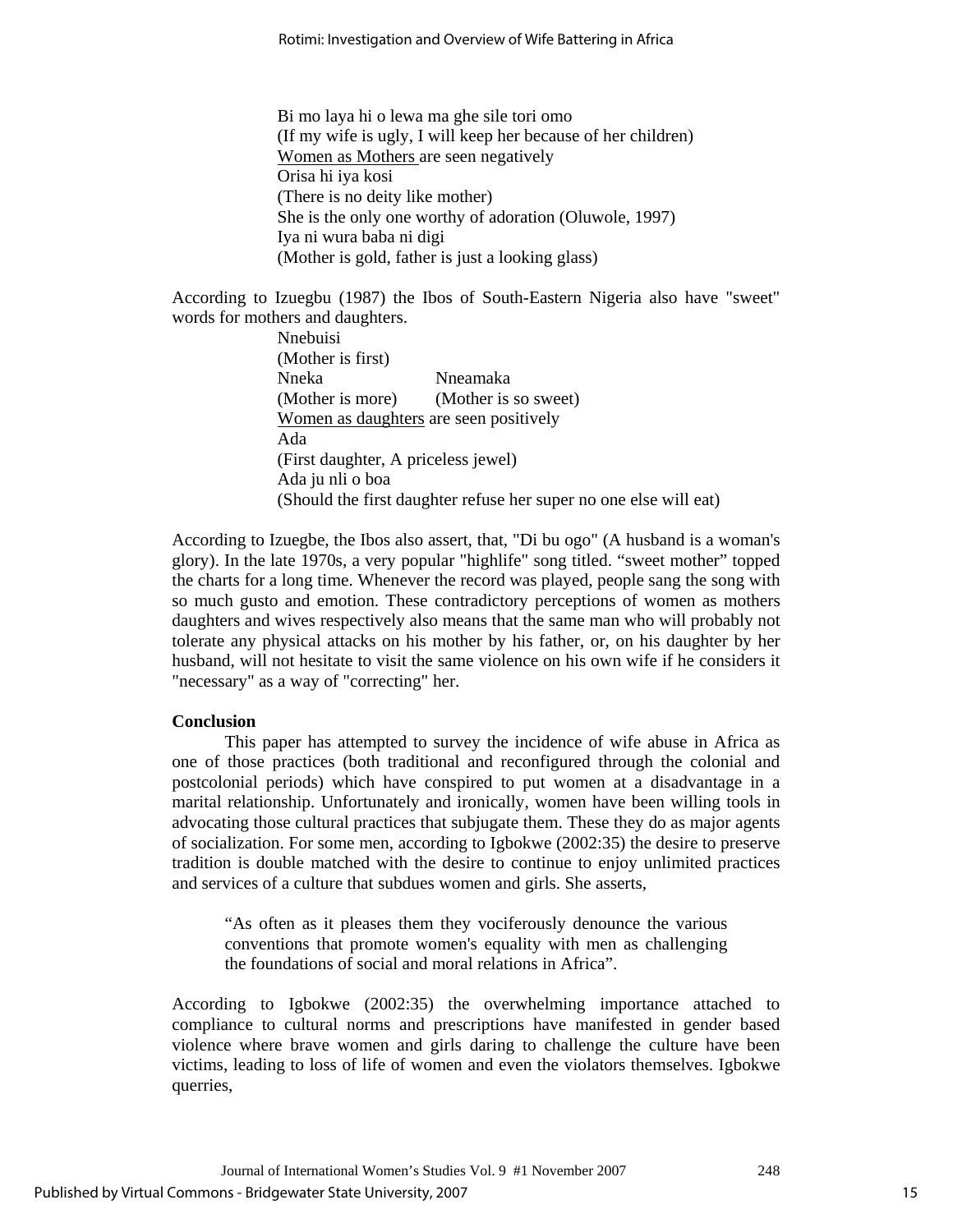"What do you call a tradition that encourages the dispossession of the possessions that she had painstakingly amassed with her spouse? What about a tradition that adulates the male child and forces a woman who has probably had about six or seven girls to continue to seek after the all important make child? These she does even at the detriment of her health, otherwise she may face the consequences of losing her marriage. What do you call a culture that also measures a woman's self importance only by virtue of marriage and ability to have children?"

To the above, this writer would like to add: What do you call a culture which idolizes "Mothers and daughters but vilifies wives?" Igbokwe asserts that both the oppressor and the oppressed are trapped in a vicious static situation of inhibited growth and torment.

For the development agenda not to remain skewed, incomplete and unable to produce the desired results, men and women must build a democratic society founded on the principles of justice, equality and fairness (Igbokwe 2002). This will mean the elimination of those harmful cultural practices. It should be noted that recently the Center for Gender Studies at the Obafemi Awolowo University, lle-Ife undertook a country-wide survey on those cultural practices which are harmful to women. For more effective ways of controlling or preventing wife battery some of the recommendations below are necessary.

#### **Recommendations**

The present disparity in education between boys and girls in many African countries must be discouraged. At present, more boys than girls are educated. When women are educated, they stand better chances of being aware of and asserting their rights. It is also true that an educated woman who can assert her rights will find it easier to leave an abusive situation, because she can exist independently without being her husband's appendage.

It is necessary to affect reforms in many African countries, which will address the problem of wife battery. This crime must be excluded from the general crime category of assault and battery. Rather, wife battery should constitute a separate offence category by itself.

The police must be trained to effectively manage cases involving family violence. The laws must be changed to encourage the police to desist from treating family violence, especially wife abuse as a private family affair. Wife abuse cases must attract legal, sanctions.

Nurses, doctors and allied medical personnel must learn how to distinguish traumas that originated from domestic violence from those that occur by accident. For example, cases of puffy eyes, black eyes, broken jaws, tooth loss and so on must be critically probed to ensure that they were not brought about by partner victimization. Such cases, if finally detected must be referred to appropriate quarters; police, counseling agencies and so on.

African countries must be reminded again and again about those Charters that address the rights of women. Incidentally, majority of African countries are signatories to these Charters which emphasize equality of human beings. Examples of such Charters are: the 1948 Universal Declaration of Rights, the Beijing Conference 1996, which enjoined governments to enforce legislations against domestic violence (paragraphs 113- 131) so also did the Nairobi Conference of 1985, just to mention a few.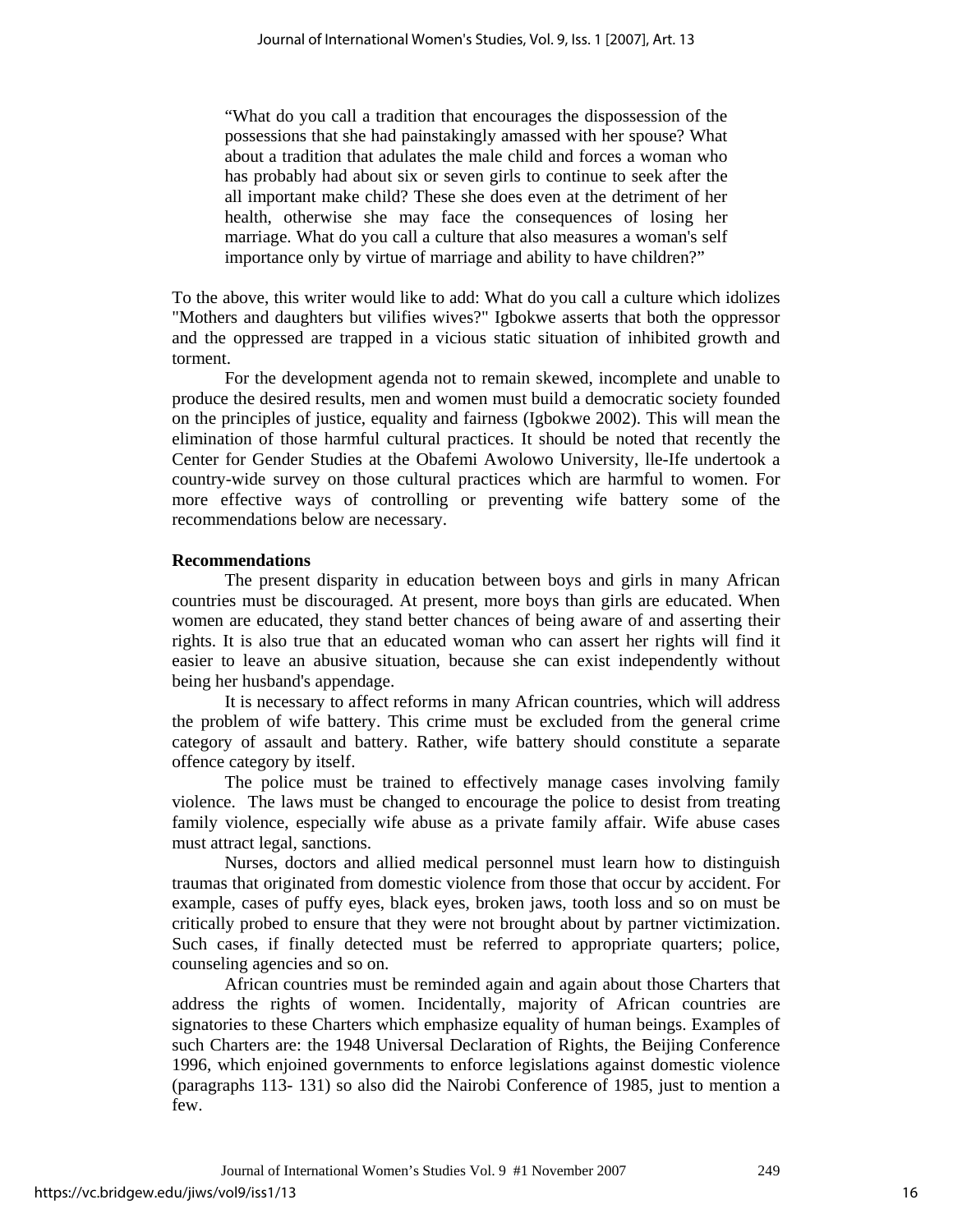In Africa, scholars must coordinate and intensify research efforts and exchange information, to raise the problem of wife battery to the status of a major social problem. Wife battery jeopardizes the health, the unity and the very survival of the family. This situation continues to threaten and undermine the foundation of the society; the phenomenon can only continue to be ignored to the society's peril.

#### **References**

- Afonja, Simi and Bisi Aina (1995) Nigerian Women in Social Change, Ile-Ife: Nigeria, Awolowo University Press Ltd. Pp. 1-46.
- Aguilar, Rudy J. and Narina, N. Nightingale (1994). "The Impact of Specific Battering Experience of Slef-esteem of Abused Women" Journal of Family Violence. March Vol. 9, No. pp. 35-45.
- Agbambu, Chris (2000) "Minister Decries Violence Against Women" Nigerian Tribune December  $6<sup>th</sup>$ , p. 6.
- Akande, Jadesola (1993). "Women and Law" in Akintunde Obilade (ed) Women in Law, Lagos: Nigeria, Lagos University Law Centre.
- Akolisa, Uche (2002). "Please, let us say you are our husband" The Comet, May 19<sup>th</sup>, p 19.
- ……………………(2002). "Lagos where the violent take them to force" The Comet, November  $24<sup>th</sup>$ , p. 19.
- Amos, Adaeze (2001). "Women have a right to alimony" Sunday Punch, July  $15<sup>th</sup>$ , p. 29.
- Awoyemi, Goke (2005). "Wife butchers wife in Lagos" Nigerian Tribune, May  $12<sup>th</sup>$ , p. 3.
- Benton, Debra A (1986) "Battered women why do they stay?" Health Care for Women International, Vol. 7, pp. 403-411.
- Biobaku, Samod (2005). "B-U-L-L-Y beats wife silly in public, strips her to G-String Pant" Sunday Sun, July 24<sup>th</sup>, p. 27.
- Borapai Harinda (1995). "Law and attitudes the Nigerian experience" in Simi Afonja and Bisi Aina (eds) Nigeria Women in Social Change, Ile-Ife: Nigeria, Obafemi Awolowo University Press Ltd., pp. 164-177.
- Bowker, Lee. H. (1985). "The Effects of National Development on the Position of Married Women in the Third World - The case of Wife Beating" International Journal of Comparative and Applied Criminal Justice. Spring Vol. 9, No. 1, pp. 1-13.
- Donaldson, Shawn Riva (1997). "Our Women Keep Our Skies from Failing: Womens Networks and Survival Imperatives" in Givendolyn Mikell (ed) African Feminism: The Politics of Survival in Subsahra Africa. Philadelphia: University of Philadelphia Press. Pp. 259-275.
- Ellsberg, Mary; Mori Heise, Rodolfo, Peria; Sonia Agurto and Ann Winkvist (2001). "Research Domestic Violence Against Women, Methodological and Ethical Considerations" Studies in Family Planning. Vol. 32, No. 1, March, pp. 1-16.
- Fadipe, N. A. (1971). The Sociology of the Yoruba, Ibadan: Nigeria, University of lbadan Press.

Francis, Juliana (2005). "Why I beheaded my wife",  $Daily Sun$ , May  $13<sup>th</sup>$ , p. 4.

Funmi1ayo, Taiwo (1992). "Perspective of men and women on wife abuse" A Bachelors degree Long Essay, submitted to the Department of Sociology and Anthropology. Obafemi Awolowo University lle-Ife, Nigeria.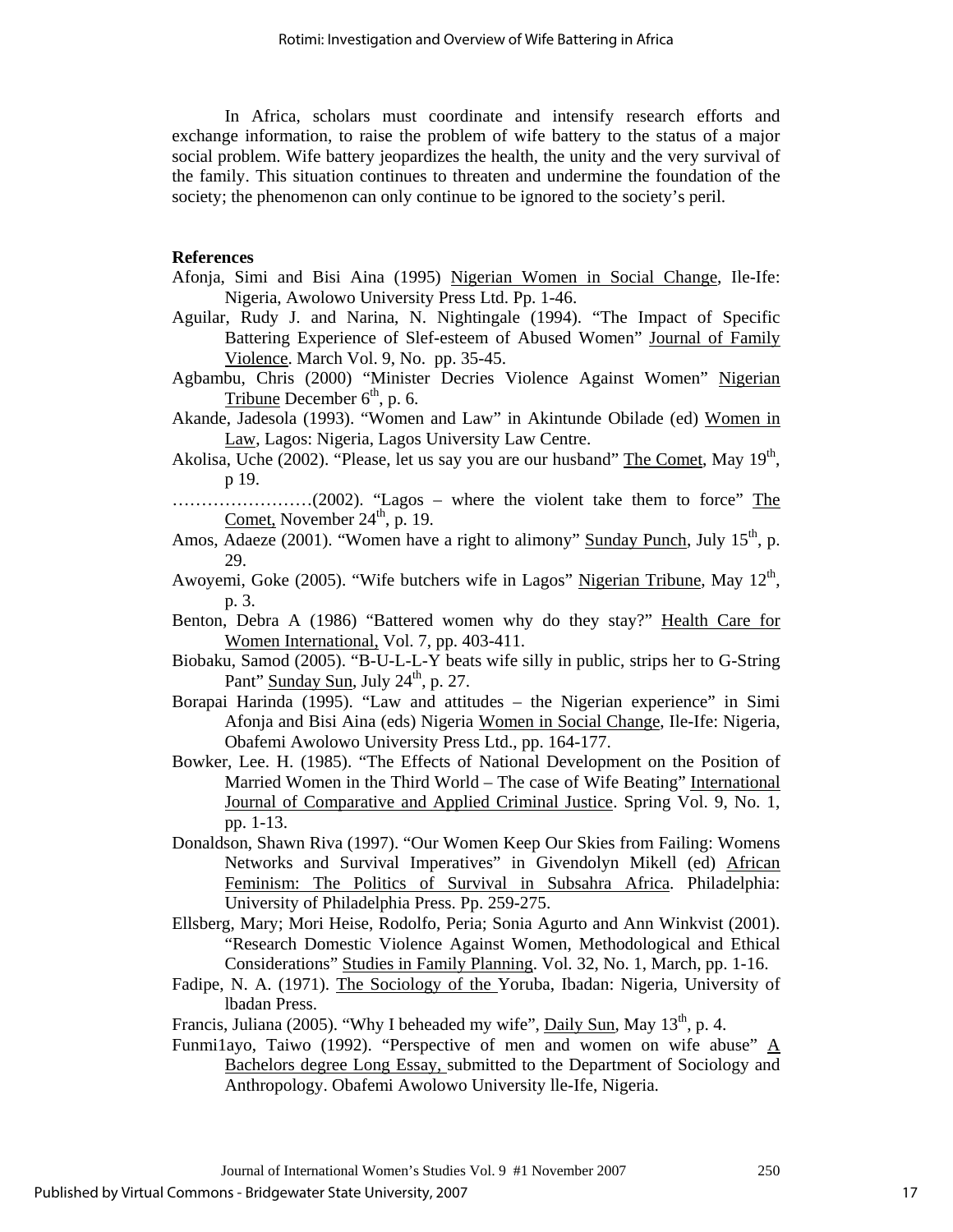- Gort, Enid (1997). "Swazi Traditional Healers, role transformation and gender" in Givendolyn Mikell (ed) African Feminism: The Politics of Survival in Subsahara Africa. Philadelphia, University of Philadelphia Press.
- Gbadamosi, Wahab (2001) "Man to hang for killing his wife" The Comet February 12. Pp. 1,2.
- Godwin, Jan (1995) "The State of women in the World" CosmoDolitan March, Pp 225- 227.
- Igbokwe Nkiru Igbelina (2002). "What manner of culture is this?" Vanguard, October  $10^{th}$ , p 13.
- Ilevbabor, Jumoke (2004) "How much pain can a woman take? Wife Battery is a major challenge, facing Nigerian women but for how long".
- Izuegbu, Ike (1987) "Women in Pre-Colonia Nigeria: A preliminary inquiry into gender relations". Paper presented on Women's Studies Institute of African Studies, University of Ibadan. November  $4^{th} -6^{th}$ .
- Janssen-Jurreit (1982) Sexism: The Male Molopoly on History and Thought. New York. Farren Straus Giroux.
- Keener, C, EI-Hadad and S Balian (1994) "Domestic Violence in the Middle Eastern Families: Pattern of Initiation and Conflict Management" Sixth International Congress on Family Health. Women as Careers. Health Care Providers and Health Care Recipients. June 29th -July 2nd. Sun Hotel Baborone, Botswana.
- Knapp, Caroline (2001). "HIV and Partner Violence: What are the implications for Voluntary Counseling and Testing?" Horizon Reports, Spring pp 1-4.
- Lagina, Helen (1994). "The Role of Nursing in Identifying, Managing and Preventing Violence against Women in Tanzania" Sixth International Congress on Family Health. Women as Careers. Health Care Providers and Health Care Recipient June 291h -July 2nd. Sun Hotel, Gaborone Botswana.
- Makinde, Bukola (2000) "Obasanjo recalls envoy for maltreating wife" Sunday Tribune November 12. p 6.
- Martin, Del (1978), "Battered Women, Society Problem" in Chapman, Jane Roberts and Margaret Gates (eds) The Victimization of Women, Beverly Hills, Sage Publications.
- Mama, Amina (1993). "Heroes and Villains Conceptualizing Colonial and Contemporary Violence Against Women" in
- Moughalu, Caroline (1999). "A study of the life style of professional women in Ile-Ife and Lagos" A thesis submitted in partial fulfillment of the requirements for the award of M.Sc. Degree in Sociology at Obafemi Awolowo University, Ile-Ife, Nigeria.
- Ogunseye, Oluwatoyosi (2004). "Sex maniac clubs wife to death". Daily Sun, November  $16<sup>th</sup>$ , p.2.
- Okemgbo, Christian U. (1999). "The Social Context of Violence Against Women and Reproductive Health among Married Women in Imo State" A Postgraduate Seminar in the Department of Demography and Social Statistics, Obafemi Awolowo University, Ile-Ife, August  $15<sup>th</sup>$ .
- Okpaise, Tito (1988). "Wife abuse, why women refuse to go" National Concord, 2<sup>nd</sup> April, p7.
- Olugbode, Michael (2005). "Husband stabs wife to death: For Quilting 20-yeawr old Marriage", Nigerian Tribune. May  $30<sup>th</sup>$ , pp. 1, 4.
- Oluwole, Sophie, B. (1997). "Culture, Gender and Development Theories in Africa". African Development, Vol. XXII, No. 1, pp. 95-121.